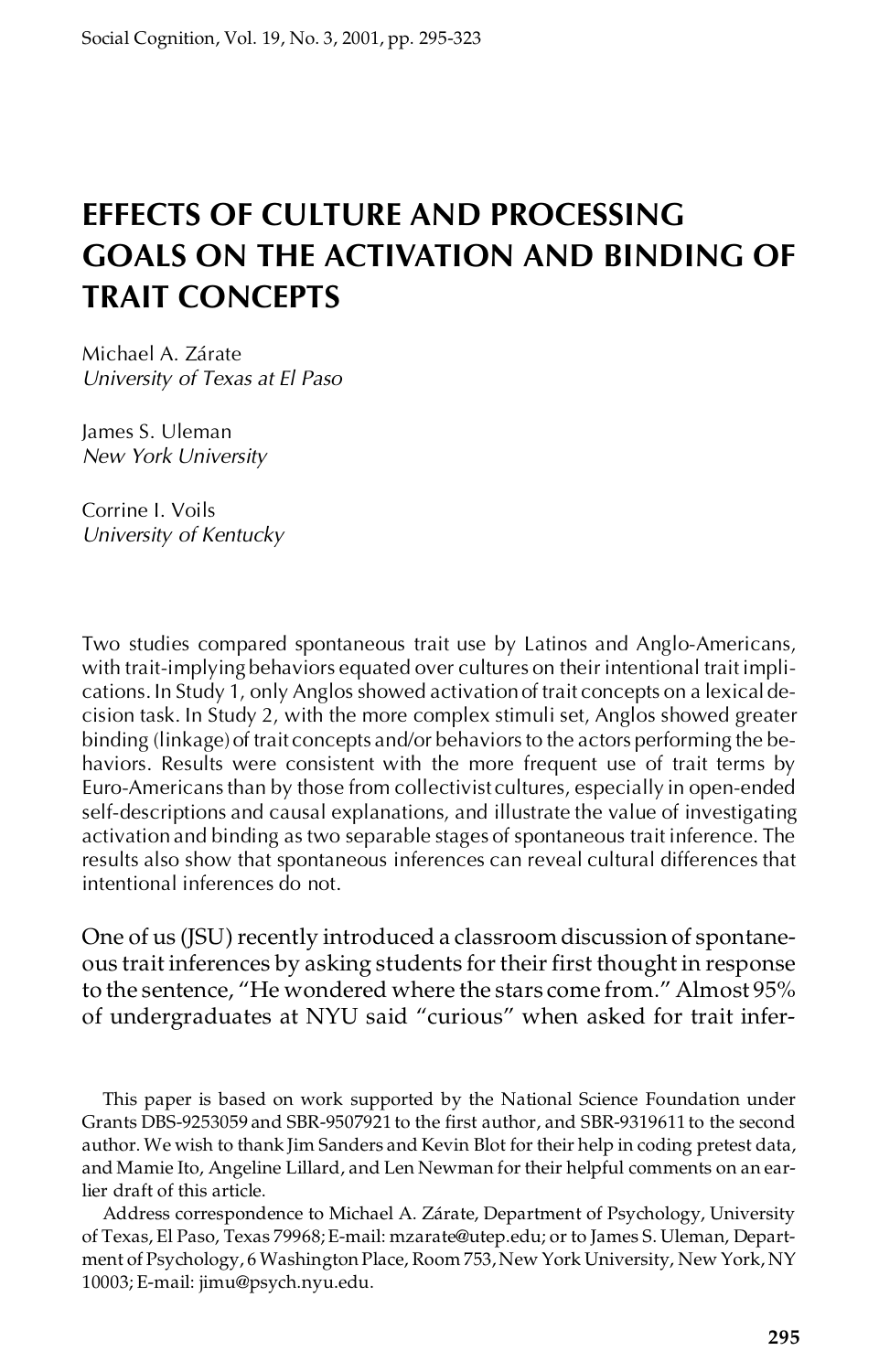ences (Uleman, Hon, Roman, & Moskowitz, 1996). Neha (a student from India) immediately said "child," providing an unexpected entree to the topic of cultural differences in social inferences. Neha was not the only one to see this sentence as implying "child" rather than "curious;" this paper's first author(MAZ) had the same impression. Those from collectivist cultures are more likely than individualistic Euro-Americans to see social role rather than trait implications, and to use them in descriptions and explanations, but the reasons for this finding are not clear.

In this paper we describe two studies that show cultural differences in the initial stages of spontaneous trait use: activation and binding. These studies not only add to the growing literature on cultural differences in trait use, but also demonstrate the value of researching spontaneous rather than intentional inferences.

# **CULTURAL DIFFERENCES IN THE USE OF TRAITS**

There is considerable evidence that cultures differ in how often they use personality traits to describe and explain human behavior. "Europeans and Americans often prefer to explain social behavior primarily in terms of personal attributes and dispositions, [whereas] for other populations . . . explanation of behavior seems to require an analysis of social roles, obligations, and situational factors" (Fiske, Kitayama, Markus, & Nisbett, 1998, p. 915). Among the best evidence for these differences is Miller's (1984) contrasting Euro-American and Indian explanations of successes and failures; Kashima, Siegal, Tanaka, and Kashima's (1992) contrastingAustralians and Japanese on correspondent attitude attributions; Morris and Peng's (1994) contrasting Euro-American with Chinese perceptions of causality and dispositional explanations; and Menon, Morris, Chiu, and Hong's (1999) and Chiu, Morris, Hong, and Menon's (2000) demonstrations that Chinese attribute dispositions and agency to groups, whereas Americans make these attributions to individuals. Euro-Americans also use traits more than Indians do when describing others (Miller, 1987; Shweder and Bourne, 1984), and use traits more in self-descriptions than do Japanese (Cousins, 1989), Koreans (Rhee, Uleman, Lee, & Roman, 1995), or Puerto Rican children (Hart, Lucca-Irizarry, & Damon, 1986).

Cultural differences in the frequency of trait use have appeared to be so general and robust that they comprise defining features of some of the major global distinctions between cultures. Individualist cultures emphasize the private self, whereas collectivist cultures emphasize the collective self (Triandis, 1995). "The private self includes cognitions that involve traits, states, or behaviors (e.g., 'I am honest'). The collective self consists of cognitions about group membership (e.g., 'I am a son')" (Trafimow, Triandis, & Goto, 1991, p. 649).In contrastto people in inter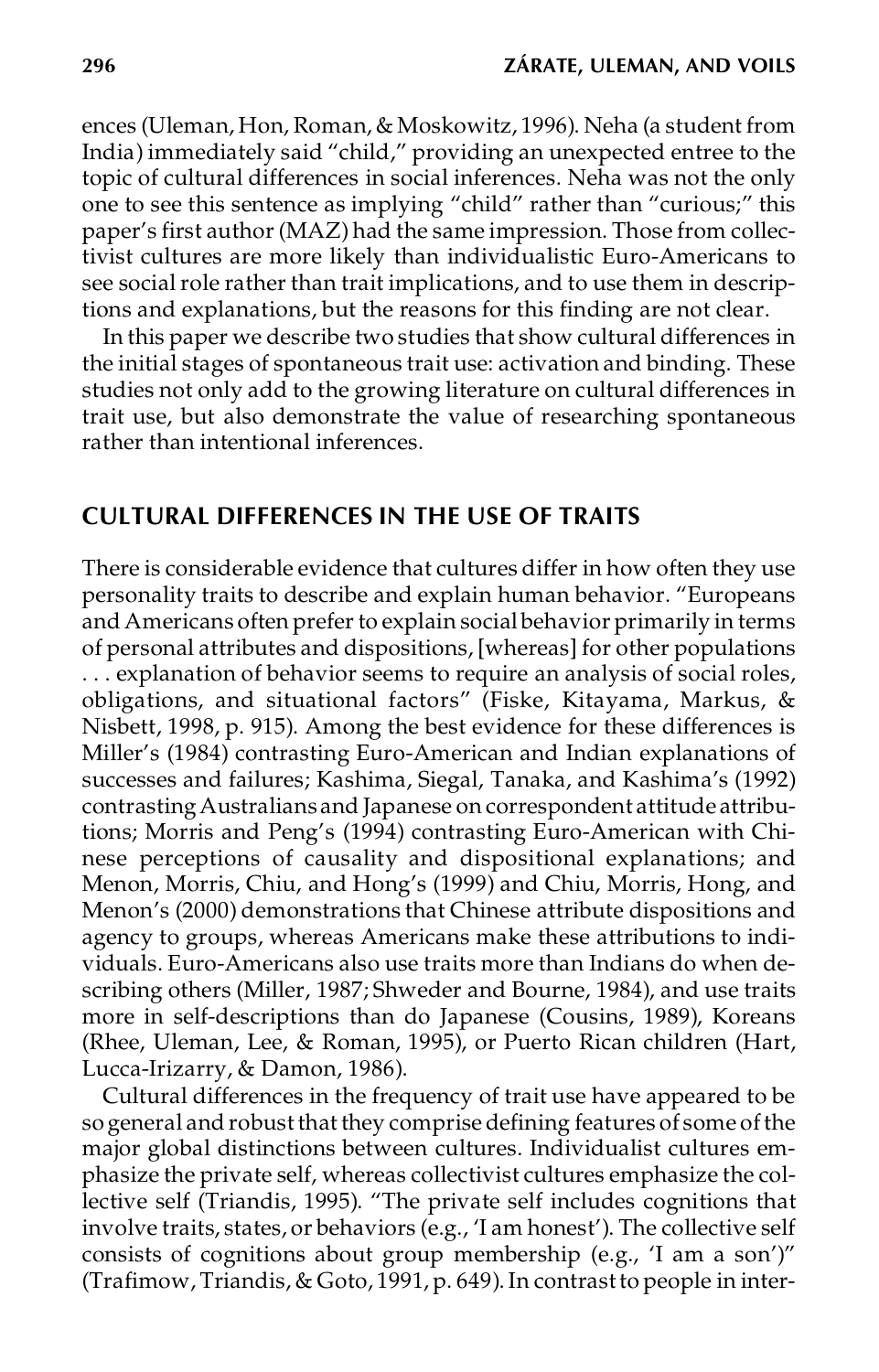dependent cultures, people in independent cultures view the self as "an independent, self-contained, autonomous entity who (a) comprises a unique configuration of internal attributes (e.g., traits, abilities, motives, and values) and (b) behaves primarily as a consequence of these internal attributes . . . " (Markus & Kitayama, 1991, p. 224).

However, recent research suggests that these cultural differences are less sweeping and more subtle than originally assumed. An early warning of complexity appeared in Cousins'(1989) study of self-descriptions. Although Euro-Americans used traits three times as often as Japanese did on a standard Twenty Statement Test (TST), Japanese used traits 60% more often than Euro-Americans when the TST was contextualized by asking for descriptions of the self when "at home," "at school," and "with close friends." More recently, Krull, Loy, Lin, Wang, Chen, & Zhao (1999) used Jones and Harris's (1967) attitude attribution paradigm and Ross, Amabile, and Steinmetz's (1977) quiz master paradigm to look for cultural differences in the correspondence bias (over-emphasizing dispositional causes relative to situational causes). They found a strong correspondence bias among both Euro-Americans and Chinese in both studies. More importantly, there was no evidence of any cultural difference in the correspondence bias. Choi and Nisbett (1998) did find subtle differences in the correspondence bias for attitude attribution with Korean and American participants. Both groups showed the usual bias, but when situational causes were made highly salient, Americans' bias was unaffected whereas Koreans' bias decreased.

This lastresult, several others reported by Choi and Nisbett (1998) and Norenzayan, Choi, and Nisbett (1999), and an extensive literature review led Choi, Nisbett, and Norenzayan (1999) to propose that East Asians are generally *not* any less likely than Americans to use traits in descriptions and explanations.Instead, East Asians show more sensitivity than Westerners to situational causes. For example, Koreans were more sensitive than Americans to facilitating and inhibiting situational information in predicting future behavior. However, there was no difference in Chinese and American willingness to infer dispositions and use them to predict consistent future behaviors, even when predicting to verydifferent situations.Bothgroups greatly andequally overestimated the cross-situationalstability of behavior(Norenzayan et al., 1999). Choi et al. (1999) concluded "that 'dispositionism' is a cross-culturally widespread mode of thinking .... The East-West split in attribution thus originates primarily from a stronger 'situationism' or belief in the importance of the context of behavior in East Asia" (p. 47).

This conclusion may prematurely minimize cultural differences in dispositionism. It minimizes the frequently replicated differences in trait use for self-descriptions on the TST noted above (Cousins, 1989; Ip & Bond, 1995; Rhee et al., 1995; Trafimow et al., 1991, Study 1; and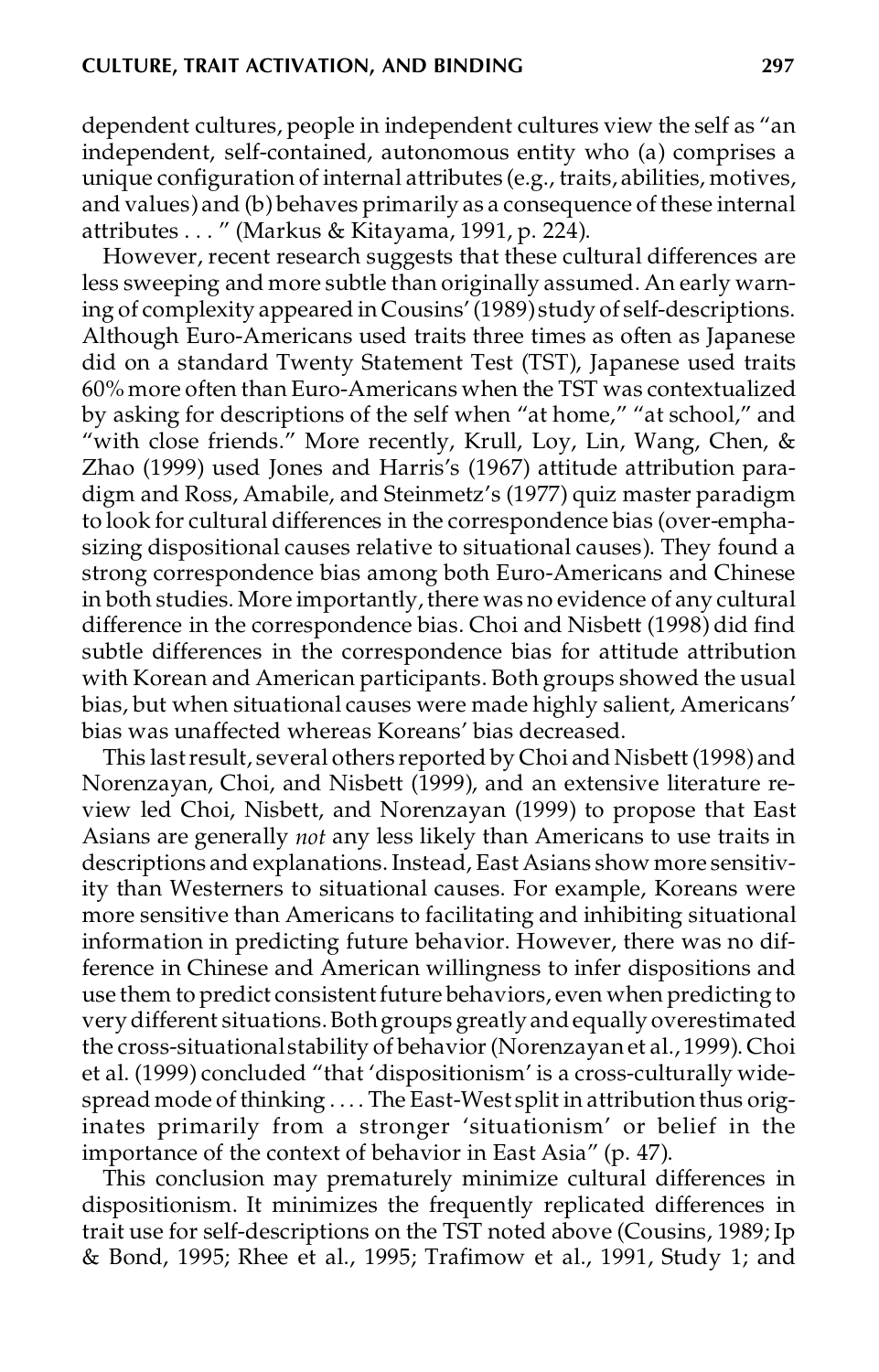Triandis, 1989), and in descriptions of others (Miller, 1987; Shweder & Bourne, 1984). It minimizes differences in the use of traits and other internal characteristics in causal explanations (e.g., Chiu, Morris, Hong, & Menon, 2000; Kashima et al., 1992, for attitudes; Lee, Hallahan, & Herzog, 1996, with newspaper accounts; Menon et al., 1999, including newspaper accounts in Study 1; Miller, 1984, with explaining vignettes; and Morris & Peng, 1994, including newspaper accounts in Study 2). Furthermore, the new evidence from Norenzayan et al. (1999) that there are cultural differences in "situation-based predictions" but not in "disposition-based predictions" is based on studies that only vary situational information, rather than on studies with comparable variation in situational and dispositional information.

It is suggestive that much of the evidence for cultural differences in trait use comes from relatively open-ended measures, such as the TST or open-ended explanations of events. Such open-ended measures reveal chronically accessible constructs and inference procedures because they typically do not involve questions that are explicitly about either traits or situations. More structured measures, which make traits or situational causes explicit, necessarily make them more salient. Once a trait explanation for behavior is salient, all people seem to find it difficult to discount them. East Asians show the correspondence bias just as much as Westerners, and when they do respond more to highly salient situational information, the bias is only reduced, not eliminated (Choi et al., 1999). This suggests that additional information might be gained from studying the earliest stages of trait inference and activation, in contexts where chronic accessibility and habitual inference processes rather than question-induced salience are decisive. Spontaneous traitinferences are not prompted by any questions at all, so they should be more sensitive to cultural differences in trait use than are more explicit measures.

# **SPONTANEOUS TRAIT INFERENCES**

Spontaneous trait inferences (STIs) are trait inferences that occur unintentionally, almost effortlessly, and usually without awareness. They occur with attention to trait-implying behavior for almost any purpose (Uleman & Moskowitz, 1994). If participants try to memorize sentences such as "The secretary solved the mystery half way through the book," they typically infer "clever" as a trait description of the secretary and are unaware of that inference. Making STIs involves two separable processes: activation of the trait concept through an inference procedure, and attaching or binding that concept to an actor or agent in long-term memory (LTM).

STIs can be detected in several ways including cued recall;recognition reaction times (RTs); word-stem completions; lexical decisions; and sav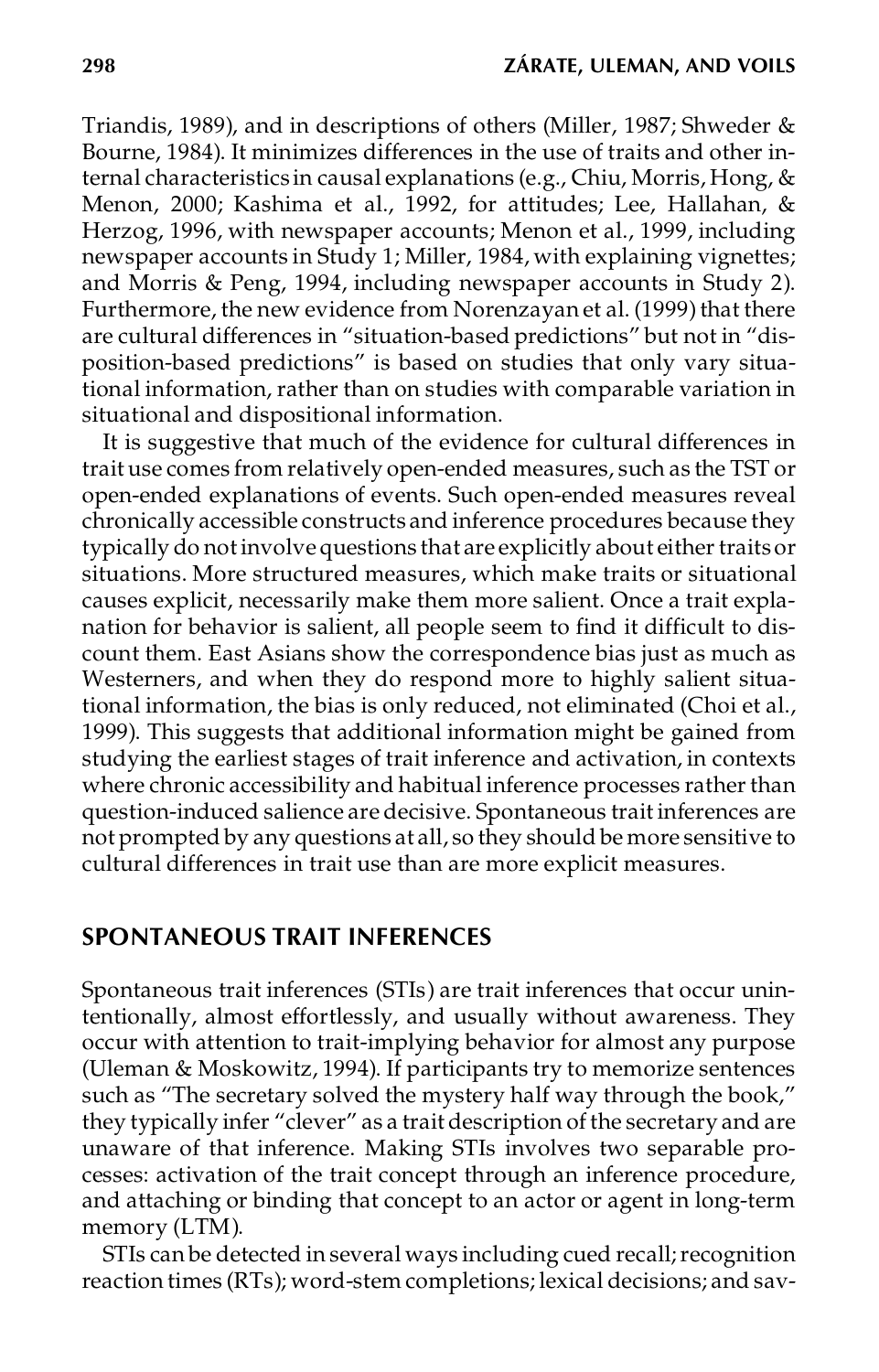ings in relearning. These lasttwo methods are used in Studies 1 and 2 below. STIs may provide the input for the initial stages of intentional inferences (Gilbert, 1998, p. 113) or act as primes that influence subsequent unrelated judgments (Moskowitz & Roman, 1992; Stapel, Koomen, & van der Pligt, 1996; see Uleman, 1999, and Uleman, Newman, & Moskowitz, 1996 for more details).

STIs reflect chronic inference procedures (Duff & Newman, 1997, Study 2). They are "habits of the mind," developed for dealing with frequently occurring information patterns and associated chronic goals. The more someone intentionally infers particular traits, or traits in general, the more the procedures for doing so become automatic (Smith, 1994). The ease with which STIs occur should provide evidence of the importance of traitinferences for a particular population. Thus, if members of one culture make trait inferences more often than members of another, they should show more evidence of STIs.

The first evidence of cultural differences in STIs was reported by Newman (1991). In a developmental study of trait inferences, he found evidence for STIs among suburban fifth graders but no such evidence among fifth graders in an urban, largely Puerto Rican neighborhood. This unpredicted finding was explained in terms of Latino cultures being less individualist and more collectivist(e.g., Marin & Triandis, 1985), and traits being used less widely in collectivist cultures.

Because this cultural explanation was post hoc, follow-up studies were done to see whether individual differences in individualism were related to STIs. Using Euro-American participants, Newman (1993) found a positive relationship between STIs and individualism in two studies, one using cued-recall (for men only) and the other a recognition RT procedure (for men and women). Again using Euro-American participants and the same measure of individualism (i.e., ideocentrism; Triandis, Bontempo, Villareal, Asai, & Lucca, 1988), Duff and Newman (1997, Study 1) found that individualism was negatively related to making spontaneous situational inferences, thereby ruling out the possibility that individualism correlates positively with making any sort of inference. These studies provided very suggestive evidence for cultural differences in STIs. However, no published studies to date have found predicted STI differences between cultures.

# **SPONTANEOUS VERSUS INTENTIONAL TRAIT INFERENCES**

There are at least two advantages to looking for cultural differences in trait use with STIs rather than with intentional inferences. First, responses are less structured by the STI "questions" than with the more traditional open-ended response formats; they are spontaneous. To the extent that cultural differences are more likely to occur when responses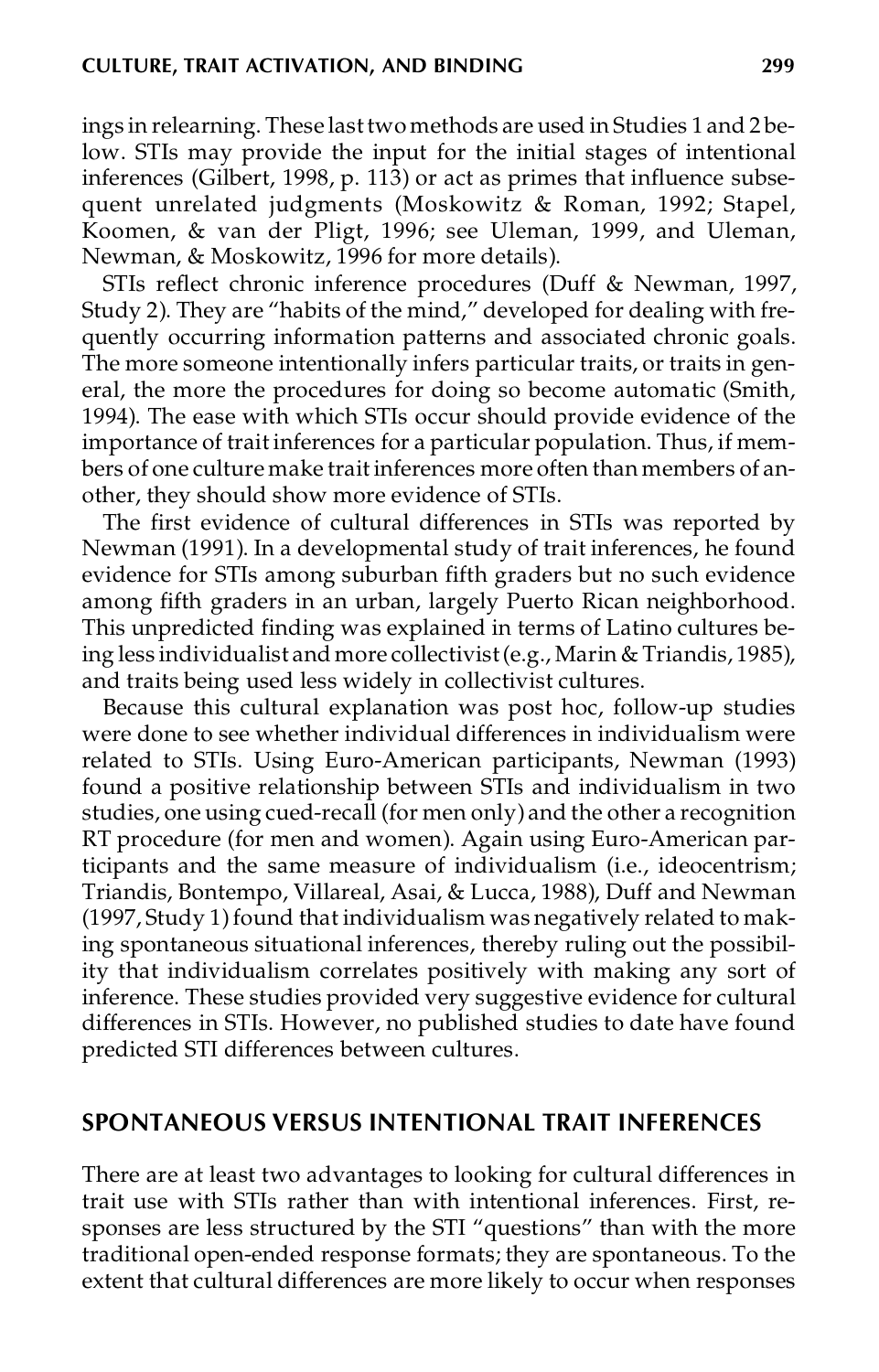are less restricted, STIs should reveal them. Of course, the methods for detecting STIs (and other spontaneous inferences) require that one knows what one is looking for. Thus spontaneous inferences are probed in highly structured ways in order to detect them, but the procedures place minimal restrictions on participants' responses, in part because they do not realize that they are making them.

Second, spontaneous inferences reveal more about individual differences in cognitive practice than intentional inferences do. Intentional inferences reveal competencies and are shaped by current motives and the demands of communication.Spontaneous inferences haveno such functions. Zelli and colleagues (Zelli, Cervone, & Huesmann, 1996; Zelli, Huesmann, & Cervone, 1995) reported two cued-recall studies that empirically support this idea. Participants read trait-implying sentences with a memory goal. Those in the "deliberate inference" condition also thought about why the actors did what they did. Participants in both studies were either high or low on actual behavioral aggression (e.g., having "threatened, or actually cut [someone] with a knife, or shot with a gun").

Some sentences were ambiguous, having hostile and non-hostile interpretations. "The electrician looks at his younger brother and starts laughing" could imply "ridicule" or "playful." "The man in the second row starts screaming when the athlete runs by" could imply "insulting" or "excited." Zelli et al. (1995, 1996) predicted that highly aggressive participants would spontaneously interpret these sentences in the hostile way but that differences between participants would not occur for deliberate inferences because everyone was capable of making both interpretations. That is, intentional inferences would produce multiple interpretations, not just the spontaneous inferences that occur on the basis of chronically accessible constructs or highly practiced procedures.

Both studies supported this prediction, suggesting that spontaneous impressions are more sensitive to the influence of chronically accessible constructs and highly proceduralized inference processes than the "traditional deliberate processing paradigms, which have yielded relatively small aggressive/nonaggressive differences" (Zelli et al., 1995, p. 415). For more on the differences between spontaneous and intentional inferences, see Uleman (1999).

# **STAGES OF STIS**

One of the central issues raised by STI research has been whether the inferred traits refer to the actors or merely to behaviors (e.g., Bassili, 1989). Current evidence supports thinking of STIs as occurring in two stages. The first stage involves inferring the trait concept from behavioral or other information; this results in activation of the trait concept. (For com-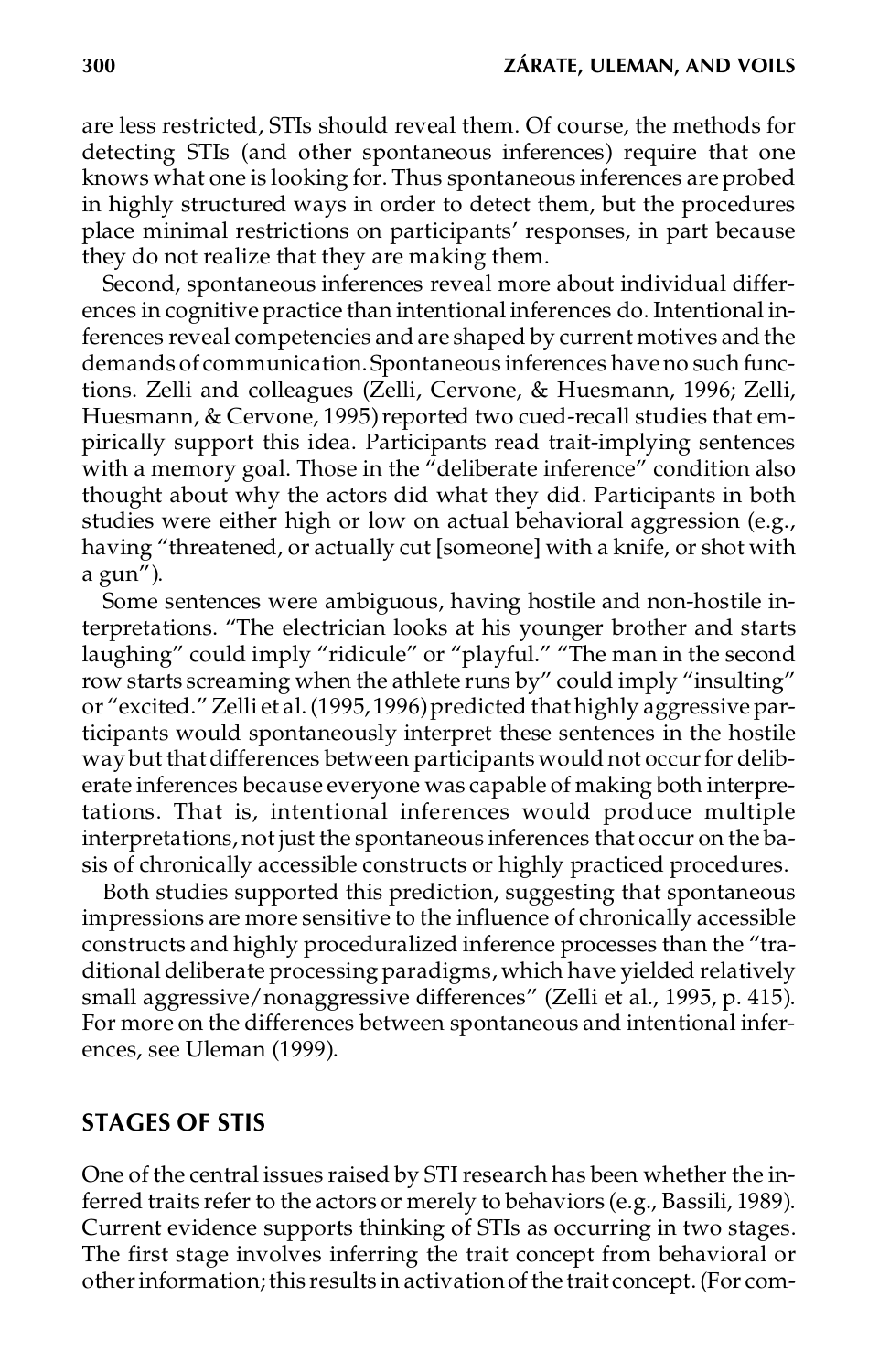prehensive reviews of concept activation, see Higgins, 1996; Smith, 1998.) The second stage involves "binding"<sup>1</sup> or linking the trait concept to the actor (or other object) in LTM. Under some conditions, both of these stages occur relatively automatically, so the trait refers to both behavior and actor. Under other conditions, only the first stage occurs; or binding occurs to a different actor in "spontaneous trait transference" (Skowronski, Carlston, Mae, & Crawford, 1998).

Van Overwalle, Drenth, and Marsman (1999) provided some of the best evidence to date that STIs refer to actors and not just the behaviors, but the evidence is mixed (Uleman et al., 1996). In fact, STIs can occur without any actor at all (Claeys, 1990).

Stapel et al. (1996) showed that under some conditions, STIs refer only to the behavior. The investigators asked participants to read trait-implying sentences under several conditions and then, in "an unrelated study," rate a different ambiguous target person. When participants read trait-implying sentences under the usual memory instructions, assimilation of the target person to STI traits occurred. However, when they read the sentences under impression formation instructions (ensuring a trait-actorlink), contrastoccurred.These findings replicate thoseof Moskowitz and Roman (1992). In addition, when the STI sentences included names rather than pronouns, and were accompanied by photos of the actors, contrast occurred regardless of instructions.Stapel et al. interpreted these findings as showing that when STIs refer only to the behavior, this abstract trait provides an "interpretation frame" for the subsequent ambiguous target and produces assimilation. But when STIs are linked to actors (because of the names and photos), providing specific and concrete scale anchors, contrast occurs. Consistent with this, when the original sentences were accompanied by additional information implying a person attribution, contrast occurred. When the accompanying information implied a situation attribution, assimilation occurred.

Stapel and Koomen (1996) confirmed their "trait-reference" hypothesis by simply telling participants that the STI sentences were either behavior or person descriptions. The former produced assimilation of a subsequent ambiguous target; the latter produced contrast. That is, ex-

1. "Binding" has previously been described as establishing an actor-trait link or association. We adopt the term "binding" here to suggest that there may be parallels with the "binding problem" in visual object recognition and attention (e.g., Treisman, 1995), memory (e.g., Eichenbaum and Bunsey, 1995), and consciousness (e.g., Revonsuo, 1999). All of these concern the mechanism(s) by which discrete features (e.g., color, shape, motion) or other mental units get bound to each other to form coherent, higher-order units. These may also be related to findings by Krull (1993), and Krull and Dill (1996), that inference goals (questions) can determine whether inferred properties are bound to the person or to the situation.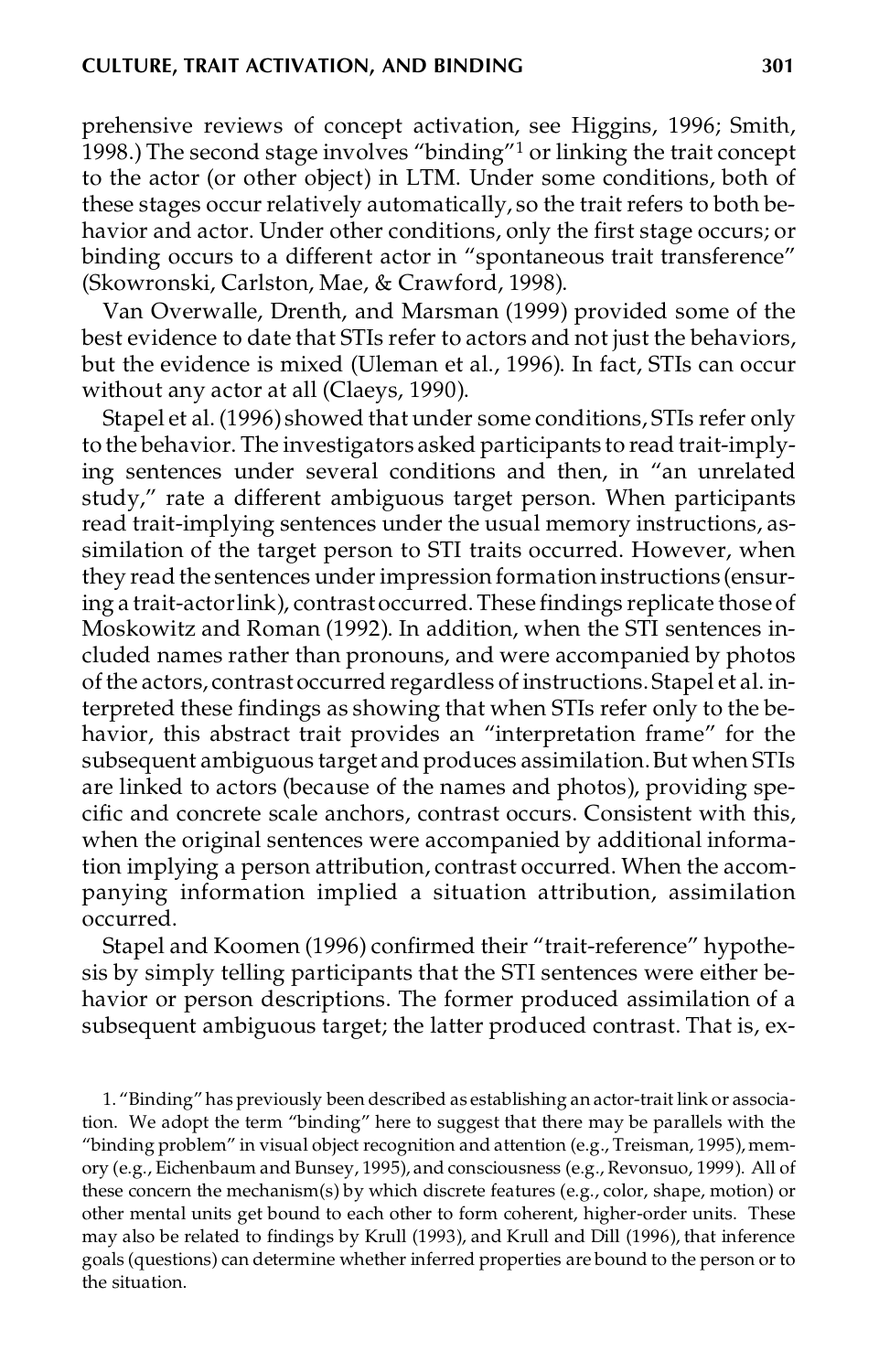plicit instructions were used to control which processing stage(s) occurred, and these had the predicted effects on rating other targets.

Note that unlike participants in van Overwalle et al.'s (1999) study, where probe RTs were measured immediately after each sentence, participants in Stapel and Koomen's (1996) study had to store the trait-actor links in LTM where they could affect a subsequent judgment. But storage of everything—actor, trait, and the link between them—in LTM does not always occur. Subsequent assimilation or contrast depends on precisely what is stored.

Skowronski et al.(1998) also proposed that activation and binding (or association)of STIs are separate stages on the basis of an entirely different paradigm. Their spontaneous trait transference findings show that STIs can be easily linked not to the actors performing the trait-implying behavior, but to others who describe (communicate) the actors' behaviors. In these studies, STIs are activated as usual but then are linked to someone else such as the communicator. These results, and those of Mae, Carlston, and Skowronski (1999), provide strong evidence for separating the activation stage from that of associating the STI with an actor.

### **THE PRESENT STUDIES**

We conducted two studies to see whether there are cultural differences in STIs. The first one, using lexical decision RTs, is particularly sensitive to STI activation. The second one, using Skowronski et al.'s (1998, Studies 2 and 3) trait-rating procedures, is particularly sensitive to detecting the binding of STIs to actors in LTM.

The data were collected at the University of Texas at El Paso (UTEP) because it offered a unique opportunity to study cultural differences among participants with the same residential and university affiliation, ensure uniform procedures, and eliminate the problems of translating materials. Most classes are taught in English. Mexican Americans make up approximately 63% of the student population, and that group is augmented by a sizable (10%) Mexican National student population. This 3:1 ratio of Latinos to Anglos was useful because it gave us more statistical power to detect the phenomena of interest among Latinos, where we predicted STI effects would be weaker or absent.

Trait-implying sentences were pretested in this population and selected to ensure there were no cultural differences in intentional trait inferences. By eliminating cultural differences in explicit beliefs and knowledge structures about the trait implications of behaviors, any differences that did emerge between cultures could be confidently attributed to cognitive habits.

In Study 1,we predicted that Anglos would show clearer evidence of spontaneous trait activation than Latinos. This is consistent with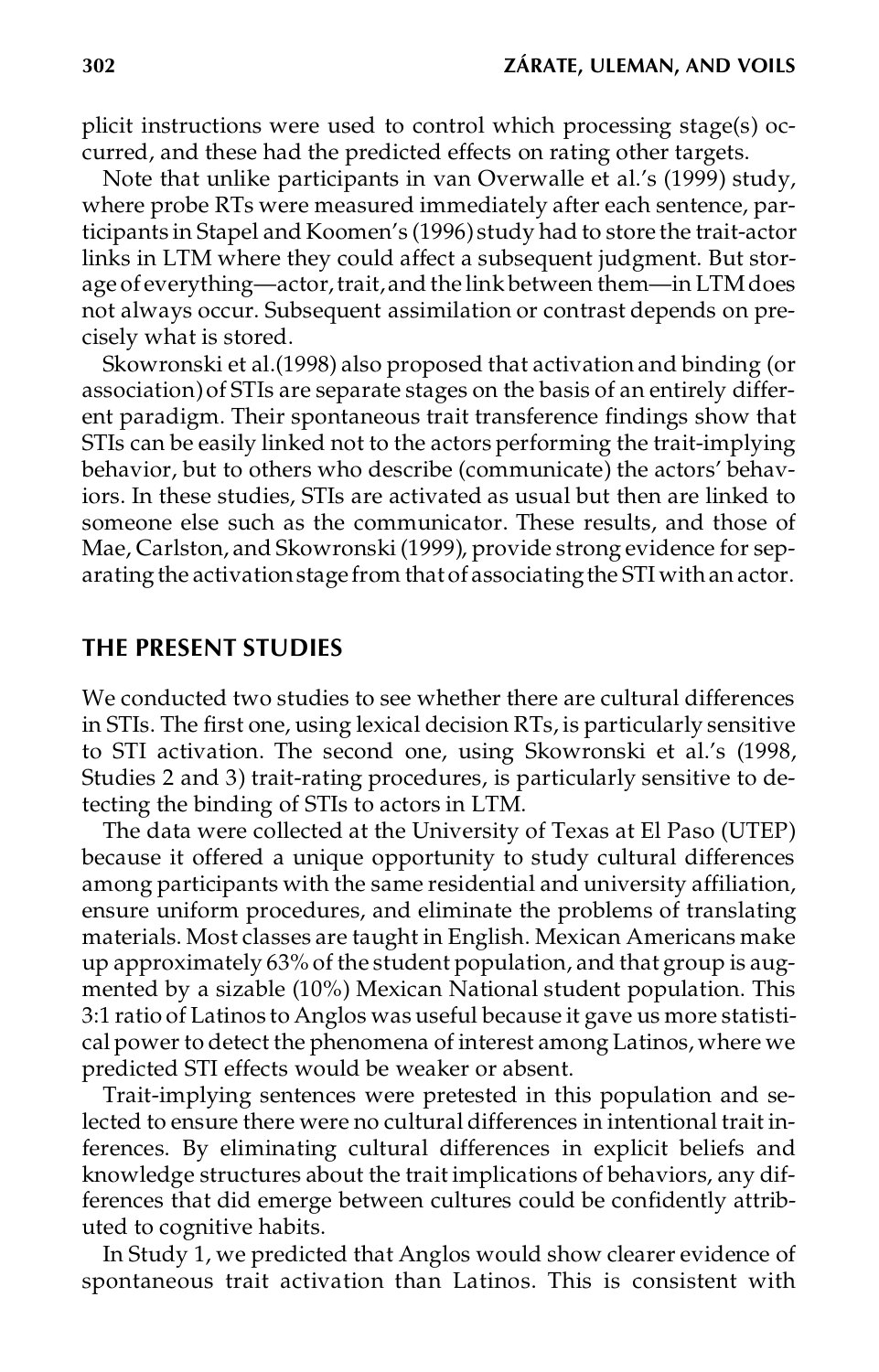Newman's (1991) results showing no STIs among Puerto Rican fifth graders, as well as with the general expectation of less trait use in collectivist cultures. In Study 2, we predicted that Anglos would show clearer evidence of spontaneous trait binding than Latinos, for the same reasons.

# **STUDY 1**

If Anglos use traits more often to describe and explain social events, their trait inference processes should be more practiced and proceduralized than those of Latinos. Even with behaviors that imply traits to the same degree for both cultures, spontaneous trait concept activation should be more evident among Anglos than Latinos. This was tested with a lexical decision task.

#### METHOD

*Participants.* Eighty-six Latino, 28 Euro-American, and 9 students of other or unidentified ethnicity (46 men and 77 women) participated for partial course credit in an introductory psychology course. Our theoretical focus supported pooling these into two ethnic groups: Latinos and Anglos plus others (hereafter called Anglos). We over-sampled Latinos because we wanted more statisticalpower to detect effects in that group and because they were more numerous in the participant pool.

All participants were fluent in English, as evidenced by their being students at UTEP where most classes are taught in English, but some of the Latino participants were not using their first language.<sup>2</sup> Evidence that Latino and Anglo participants had comparable English fluency is presented below, from RTs for filler items. (This paper also ends with a more general discussionofthe possible effects of using participants'first versus second languages in these studies).

*Materials.* We pretested 16 behaviors from Carlston and Skowronski (1994) and 16 from Uleman et al. (1996). For each behavior, 55 participants (47 Latinos) first described all the behaviors and then listed up to 3 trait terms that came to mind easily and described the behavior. The 32 items were presented in one of two random orders with no time limit. Behavior descriptions were coded (by CV and two others) both in terms

2. Participants classified themselves in terms of ethnicity. We know that many Latinos had had spoken English as long as they used Spanish, and that some Latinos knew little or no Spanish. Thus one cannot assume that all Latino participants were native Spanish speakers. Unfortunately, we did not collect systematic information on language history and usage.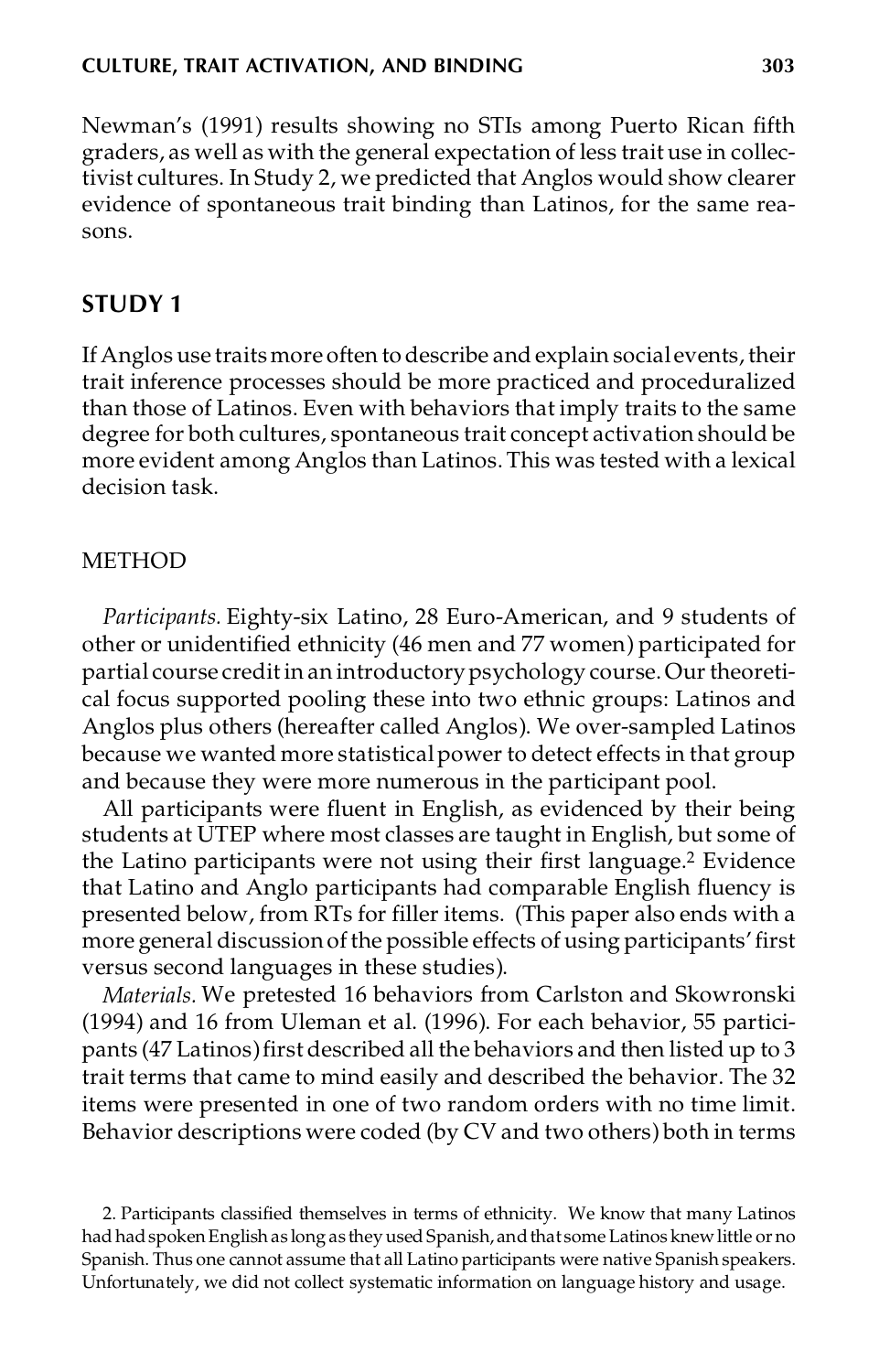of how much they emphasized traits and external contexts. Disagreements were resolved through discussion among all the article authors.

Trait emphases in the behavior descriptions of both the multi-sentence stimuli from Carlston and Skowronski (1994) and the single-sentence stimuli did not differ between Latinos (*M*s = 19.38 for multi-sentence and 18.77 for single-sentence stimuli) and Anglos (*M*s = 17.13 and 17.13, respectively), *t*s (53) < 1,*p*s > .20, although Latinos tended to be higher, contrary to the usual finding. In addition, the context emphases in descriptions of these stimuli did not differ between Latinos (*Ms* = 24.77 and 25.17, respectively) and Anglos (*M*s = 27.75 and 23.25, respectively), *t*s (53)< 1.1, *p*s > .20, although Latinos tended to be lower, again contraryto the usual finding. Thus, both multi- and single-sentence stimuli were well-matched in terms of their intentional trait and context implications for Latino and Anglo participants, and the small nonsignificant differences that did exist would work against our hypotheses.

Twelve sentences from Uleman et al. (1996) were chosen for this study, with trait implication percentages the highest and most comparable for Latino and Anglo participants. We also chose 12 behaviors from Carlston and Skowronski (1994) using the same criteria for use in Study 2. The behaviors and implied traits for the pretest and both studies, from both sources, are shown in Table 1.

For Study 1, two series (A or B) of 100 displays were created to present on a computer screen in a modified lexical decision task.Each series contained six trait-implying sentences followed by the implied trait word, and six control sentences (from Uleman et al., 1996) followed by an unrelated trait word (= 24 of the 100 events). The implied trait word probes for series A were the unrelated trait probes for series B, and vice versa. That is, the same 12 trait words appeared in both series in the same serial positions, but in series A, the 6 traits were preceded by sentences thatimplied these traits,whereas in series B, they were preceded by control sentences. Each series also contained 47 filler sentences, 5 words, and 24 non-words. These series included five filler sentences that did not imply traits, followed by trait words. A total of 59 sentences appeared, of which 24 were followed by a non-word probe, 17 by a word probe, and 18 by simply another sentence. Thus both series included the same words, non-words, and filler sentences in the same serial positions. They differed only in the 6 trait-implying and 6 control sentences.

*Procedure.* Participants completed the experiment individually and were told this was a study of the effects of people doing two things at once, "like studying while watching TV. For example, does turning your attention to the TV only when you hear a laugh from the audience lessen recall for the just-learned material?" They were asked to remember sentences that appeared on a computer screen and to make a series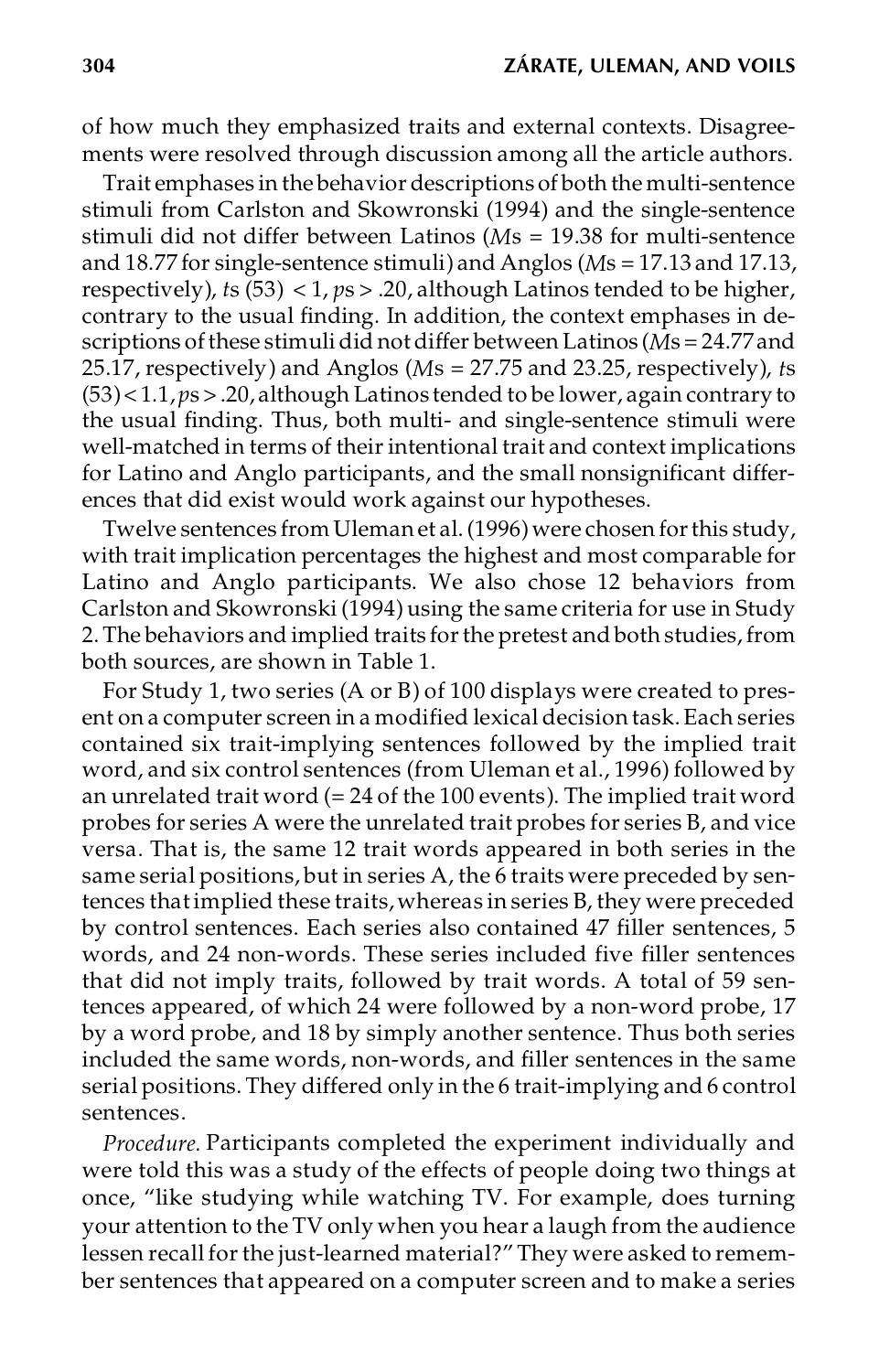of lexical decisions throughout the sentence presentation. Each sentence appeared for 3600 ms. When sentences were followed by a lexical decision rather than another sentence (so designed to be unpredictable), a letter string appeared 420 ms after the sentence disappeared and was displayed for 3600 ms. Participants indicated as quickly as possible whether the string was a word or not, via the keyboard with their dominant hand's index finger positioned on the YES key. RTs up to 2000 ms were recorded. Finally, memory forthe sentences was tested for consistency with the cover story;these data were not analyzed. Neither trait inferences nor impression formation were ever mentioned or suggested, ensuring that any trait inferences that occurred were spontaneous.

*Design.* RTs (and log RTs) were averaged to produce three dependent variables for each participant: for traits implied by the preceding sentence, for traits preceded by control sentences, and for filler words. The resulting design is a 2 (Ethnicity: Latino or Anglo)  $\times$  2 (Series: A or B) $\times$  3 (Match: probes are traits that do or do not match sentence trait implications, or are filler words) mixed factorial. Ethnicity and Series were between-Ss factors and Match was within-Ss.

### RESULTS

*Preliminary Analyses.* There were 17 lexical decision RTs of interest for each participant: 6 for traits preceded by sentences implying that trait, 6 for traits preceded by control sentences, and 5 for other words. Of all possible RTs, 5.45% were errors or missing data (> 2000 ms). The modal number of missing data points per participant was 1, and 3 participants had 5 or 6. Dropping these 3 participants from further data analyses did not alter the results, so they were retained.

The distribution of each of these 17 RTs was positively and significantly  $(p < .01)$  skewed. Log transformations reduced this skew more than square root transformations but hardly eliminated it. Therefore, the 0.96% of RTs that were more than 3 standard deviations greater or less than their log(RT) mean were dropped. As a result, only 13 of the 17  $log(RT)s'$  skew were still at  $p < .01$ . All missing data points (6.41%) were replaced by the mean RT or  $log(RT)$  calculated from existing data for the corresponding combination of ethnicity (Latino, Anglo) and Series (A, B). Statistical analyses of RTs and log(RTs) yielded comparable results, so for clarity, we report results simply in terms of RTs.

*Comparisons of Latino and Anglo Participants.* The first question is whether Latino and Anglo lexical decision RTs differ on the 5 filler words. Because the study was conducted entirely in English, which was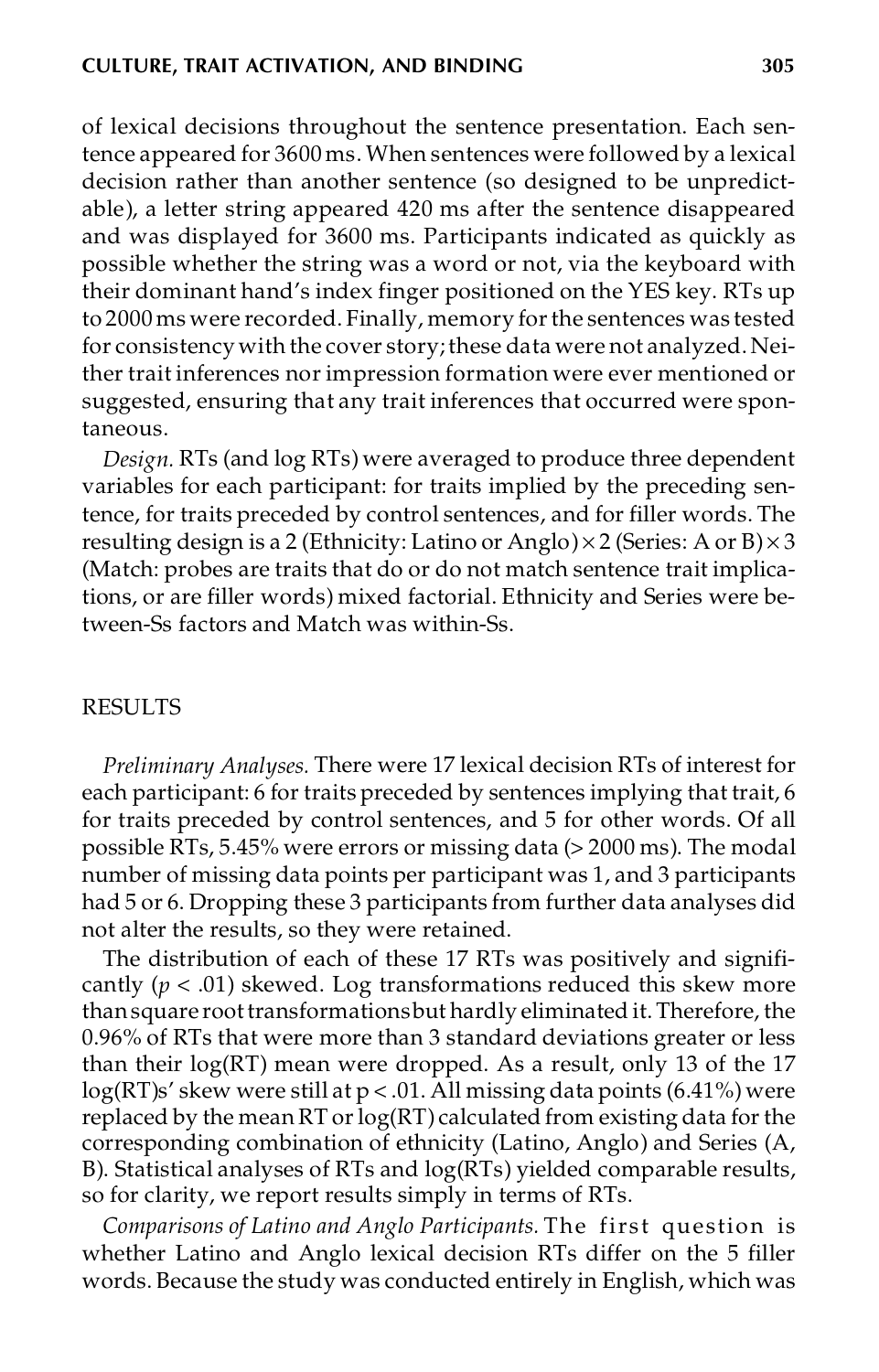TABLE 1. Implied traits and behaviors used in pretest; in Study 1 (from Uleman, marked series "A" or "B"); and in Study 2 (marked "2").

#### *From Carlston & Skowronski (1994)*

- Brave: I was walking down the street and I saw this guy running from the bank toward me. He had a mask on and was carrying a full bag of money. I heard the sirens, and without thinking, I jumped him and held him 'till the police got there a few seconds later.
- Cheap: I don't like to spend money. I never go to the mall. If I need something I go to Odd Lots or Value City. In the summer I go to yard sales.
- Clumsy (2): Yesterday in dance class I stubbed my toe on the piano. I bumped into the girl next to me and we both fell over. Later during class, we were turning circles and I went right into the mirrors in the front of the classroom.
- Conceited: I am the most beautiful girl in school. By the age of 13, I competed for my first national beauty title. In high school I was homecoming and prom queen. Everybody loves me.
- Confident (2): I am sure that I will get the promotion at work. I have worked hard and I have pressed all the right "social buttons." When I walk into work today, I am going to walk in there ready to assume command.
- Conformist: All of the other workers at the factory have voted to strike if they do not receive more benefits. I haven't been working here too long and feel pressured to make a choice. I am against the strike but don't want to offend anyone so I guess I'll go along with the others if they strike.
- Intelligent: I am 18 years old and a doctor. I received my medical degree from Harvard. In my spare time I enjoy doing research at the Mayo Clinic.
- Lazy: I usually crawl out of bed at noon and have some breakfast. I get dressed about two o-clock and go to work at three. I get off work at nine and by that time I am too tired to do anything else but go home and go to bed.
- Naive: A friend of mine just gave me a bag of flour to keep in my locker today at school. She told me that it was for a project in home economics. I really feel good about helping out my friend, but I wonder what that police officer was doing in my locker?
- Polite (2): I always try to say "thank you" when someone opens a door for me and I always say "excuse me" when walking down a crowded hall. Some of my friends say that my behavior is strange but I simply call it good manners.
- Religious: I attend my church twice a week and try to read the "good book" as often as I can. I stay involved with the activities of the church by attending a special prayer meeting every month. The church, for me, is a key place for personal growth.
- Romantic (2): Tonight is my anniversary. I have fixed a candlelight dinner for my husband. I'm going to serve dinner on a table that I have set up in our bedroom.
- Shy (2): I was walking along the street and I saw some girls from my psychology class coming toward me. They waved at me. I blushed and managed a small wave. I then ran across the street and into a bookstore and waited until they had walked out of sight.
- Sloppy: I enjoy having my own place. I can leave my clothes on the floor. I can leave my plate on the coffee table instead of taking it in the kitchen. I can leave my towels on the floor after taking a shower. And I do just that.
- Spontaneous: Today, I went out and bought a car. I don't need it, but it struck my fancy. I like doing things this way — I hate to spend too much time mulling over a decision.
- Superstitious (2): One morning I broke my favorite mirror and ran over my neighbor's black cat. I thought I was cursed! I couldn't figure out why I was having such a bad day until I realized what day it was: Friday the 13th.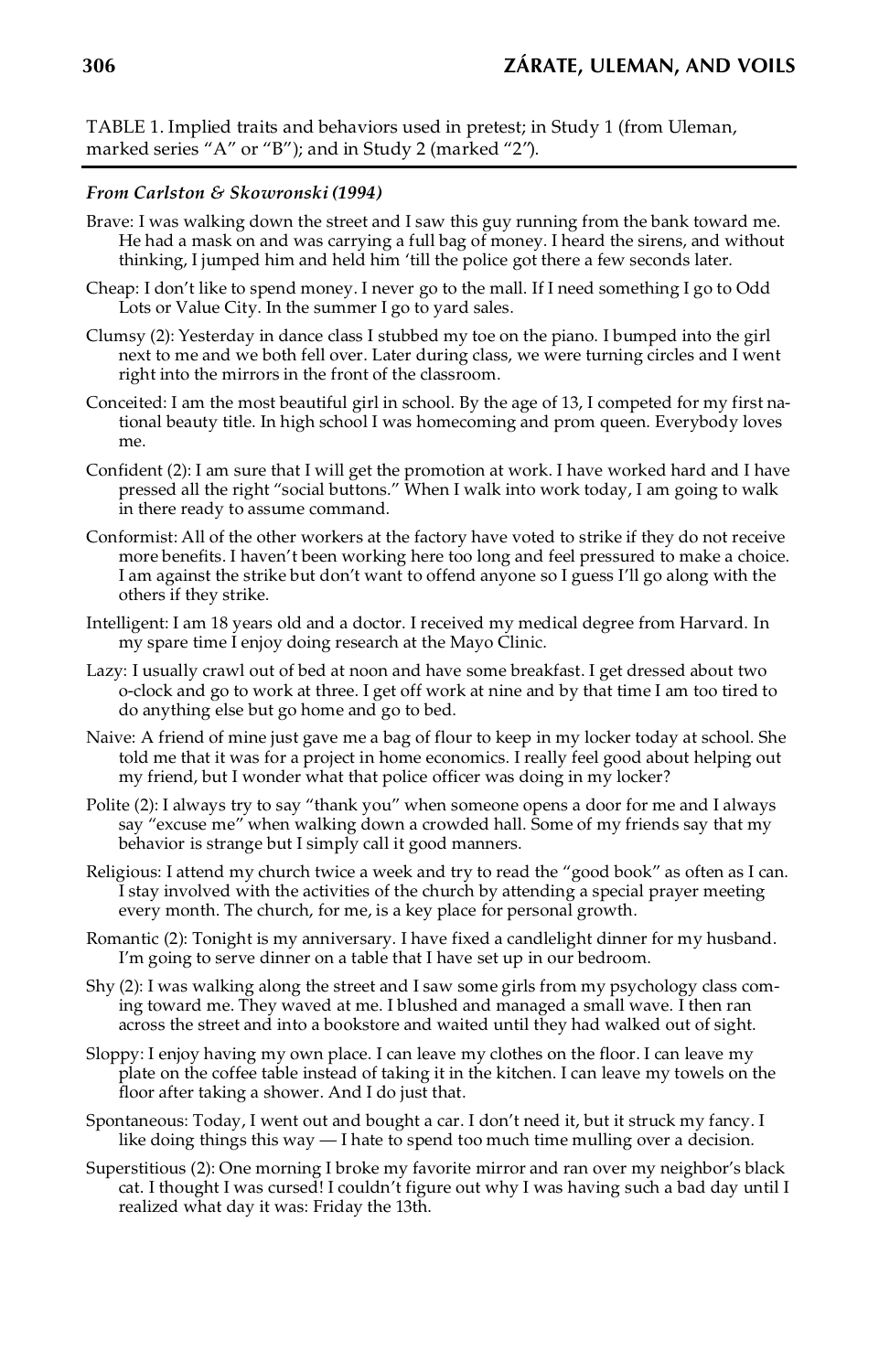#### TABLE 1. (continued)

#### *From Uleman et al. (1996)*

Cautious (B): He checked everyone's seat belts before starting off. Cautious: She always drove a little slower than the speed limit. Clumsy (B, 2): He stepped on his girlfriend's feet during the two-step. Concerned (B, 2): She called her Representative about increasing aid for the homeless. Curious (A): He asked where the stars come from. Funny (A, 2): Her stories made people laugh so hard they held their sides. Generous (A): She left a 25% tip for the waitress. Honest (A, 2): He returned the lost wallet with all the money in it. Honest: He told the cashier that he got too much change. Insecure (B): He was afraid the new employees wouldn't like him. Irresponsible: The baby sitter lost track of the two year old. Lazy (A): She lay around the house all day, reading magazines. Lazy: She took the elevator up one flight. Nosy (A, 2): She watched her neighbor's house to see who came and went. Selfish (B, 2): She wouldn't loan her extra blanket to the other campers. Smart (B): He took his first calculus course when he was 12 years old.

not the first language of some Latinos, it seemed possible that lexical decisions by Latinos would be slower than those of Anglos. On the other hand, all participants were university students and accustomed to instruction in English. A *t*-test on the mean RT on filler words for Latinos (*M* = 739ms)and Anglos (*M* = 746ms) showed no evidence of any difference,  $t(121) < 1, p > .80$ , suggesting that the samples did not differ in English fluency.

The second question is whether ethnicity affected the predicted facilitation of lexical decisions about trait words when they were implied by preceding sentences. A 2 (Ethnicity: Latino or Anglo) $\times$  2 (Series: A or B)  $\times$  2 (Match: yes or no, with fillers omitted) ANOVA, with repeated measures on the last factor, produced a predicted main effect for Match,  $F(1,119) = 6.22$ ,  $p < .014$ , with RTs faster when trait probes matched sentence implications ( $M = 835$  ms) than when they did not ( $M = 862$  ms); and an uninteresting Series  $\times$  Match interaction<sup>3</sup>,  $F(1,119) = 30.58$ ,  $p <$ .001. Most interesting was a marginal Ethnicity  $\times$  Match interaction,  $F(1,119) = 2.33, p < .129$ . No other effects approached significance,  $Fs < 1$ ,  *> .50.* 

3. The difference between RTs in the match vs. mis-match conditions was greater for list A than list B.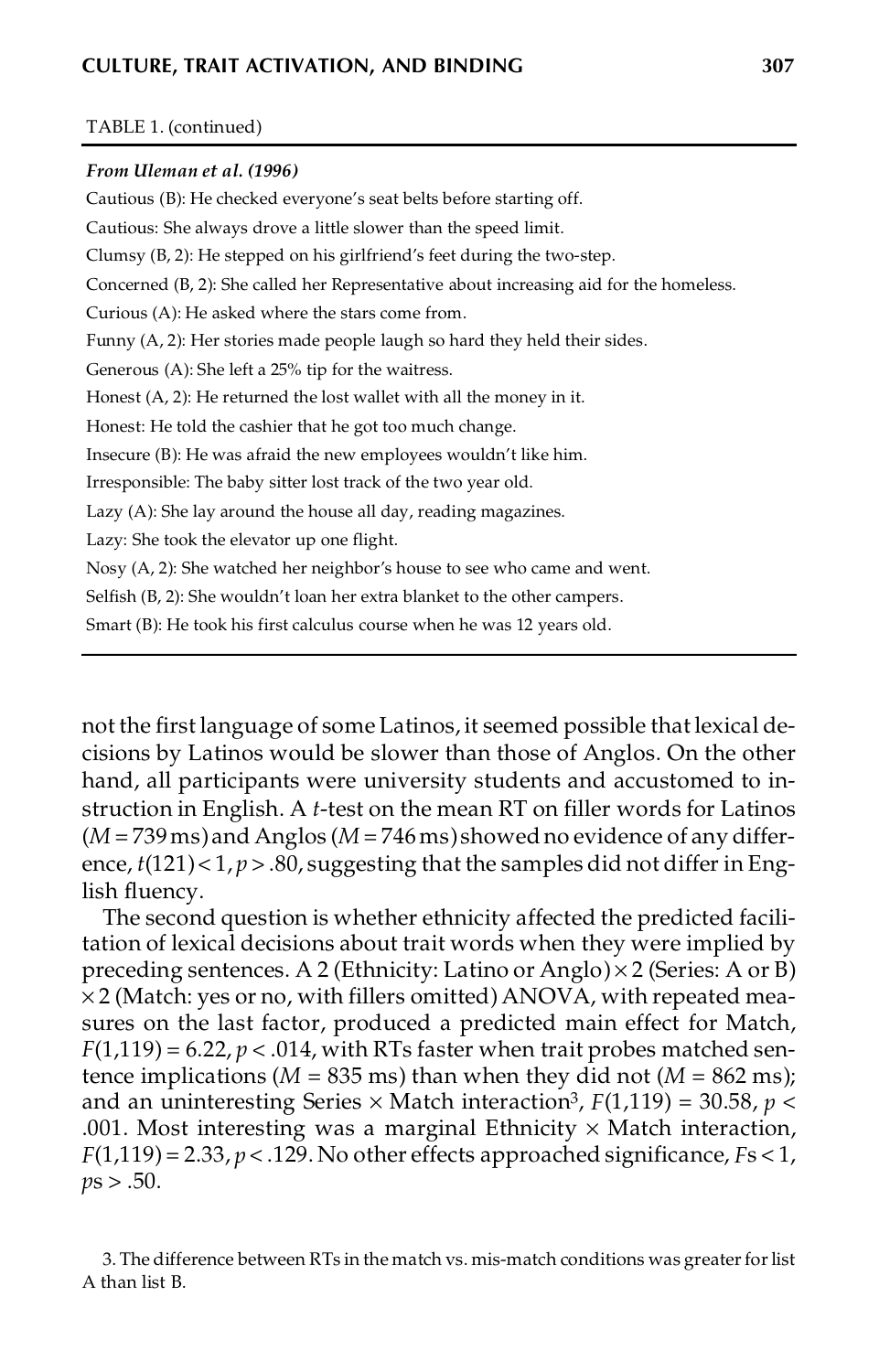

FIGURE 1. Mean lexical decision reaction times (RTs and standard errors) for Anglo and Hispanic Ps, to 6 trait words following trait-implying sentences (match) and control sentences that did not imply the traits (mis-match); Study 1.

Recall that the samples of Latinos and Anglos differed in size because we wanted to maximize our statistical power to detect STIs among Latinos (who should make them less). This size difference, and the marginal 2-way interaction, argue for separate analyses of each sample.

Anglo participants, in a  $2 \times 2$ , Series  $\times$  Match ANOVA, showed the predicted main effect for Match, *F*(1,35) = 6.87, *p* < .013. RTs were 41 ms faster when sentence implication and trait probe matched (*M* = 824 ms) than when they mismatched  $(M = 865 \text{ ms})$ ,  $t(36) = 2.11$ ,  $p < .042$  (see the left side of Figure 1). This indicates that Anglos made spontaneous trait inferences when reading these sentences. There was also the same uninteresting Series  $\times$  Match interaction seen above,  $F(1,35)$  = 16.04,  $p$  < .001.

Latino participants, in the same  $2 \times 2$ , Series  $\times$  Match ANOVA, showed only the uninteresting Series  $\times$  Match interaction seen above,  $F(1,84) =$ 18.67, *p* < .001. The main effect for Match that would indicate the occurrence of STIs did not approach significance,  $F(1,84) < 1$ ,  $p > .39$  (see the right side of Figure 1). Thus, there was no evidence of STIs for Latinos even though the Latino sample was much larger.

### DISCUSSION

Consistent with our prediction, Anglos but not Latinos showed trait concept activation (faster lexical decision RTs) immediately after reading trait-implying sentences. This occurred in spite of the facts that: (1)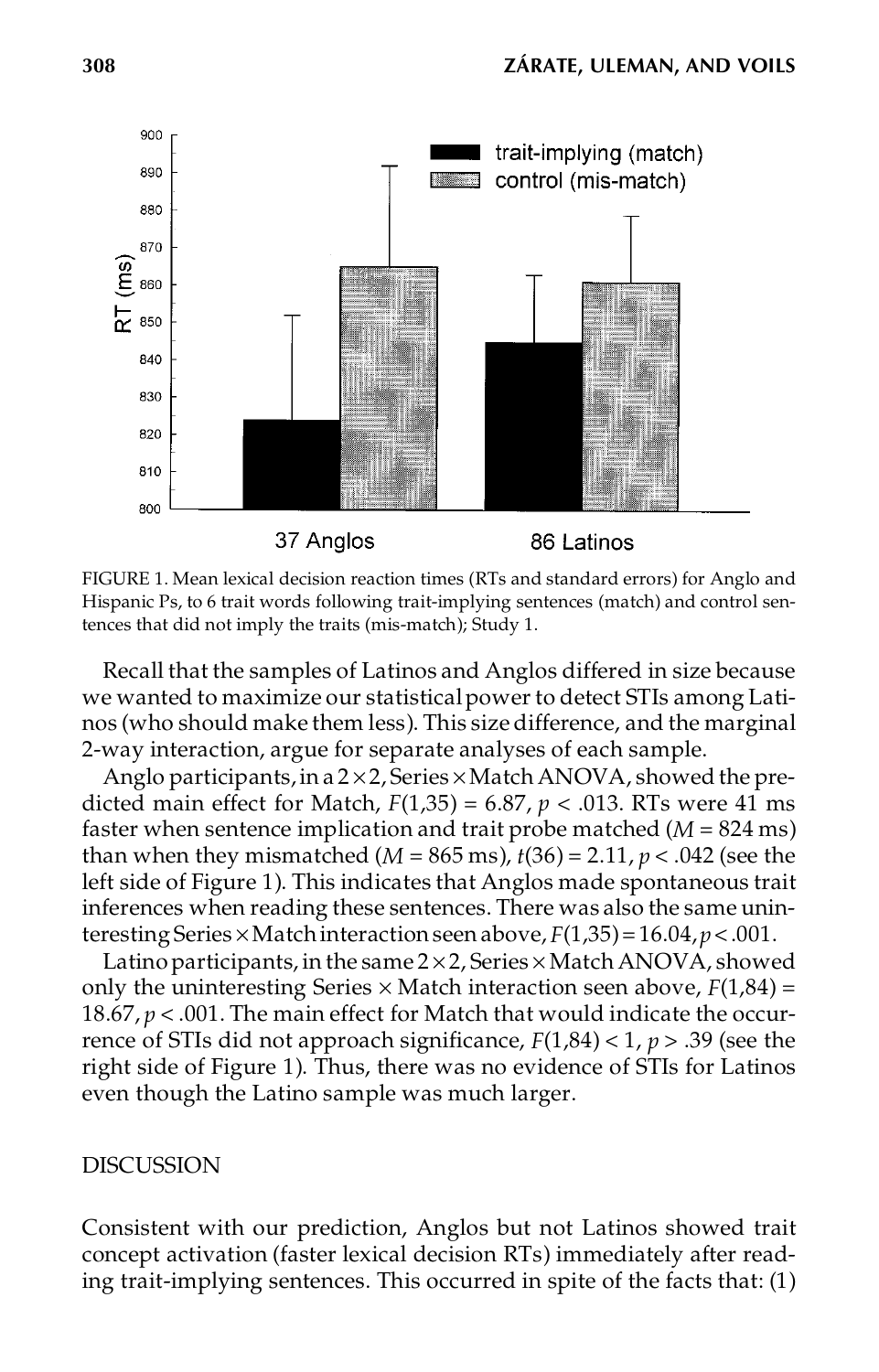the sentences were selected to have equally strong trait implications for Anglos and Latinos making intentional trait inferences; (2) Anglos and Latinos did not differ on lexical decision RTs to filler words; and (3) the Latino sample was over twice as large, providing greater statistical power for detecting an RT difference.

These results show a clear cultural difference in spontaneous trait activation, consistent with prior findings on cultural differences (Newman, 1991) and related variables (Newman, 1993; Duff & Newman, 1997) for STIs. They provide the first evidence of predicted differences between cultural groups. They suggest that at least part of the cultural difference in the use of traits lies in the likelihood of spontaneous trait activationby trait-implying behaviors. Finally, they illustrate again that spontaneous inferences can reveal individual (and cultural) differences even when intentional inferences do not (Zelli et al., 1995, 1996).

# **STUDY 2**

Trait concepts can be spontaneously activated by an actor's behavior without being bound to the actor in LTM. Uleman et al. (1996) reviewed the evidence from cued recall studies for such binding, and offered the following summary.

So evidence of . . . direct links in explicit memory from traits to actors is mixed. The clearest evidence is from Moskowitz's (1993a)participants with high personal need for structure [PNS], and from participants memorizing several behaviors performed by each actor (Moskowitz, 1993b). Weaker evidence comes from Uleman and Moskowitz's (1994) participants who made self-relevant judgments about actors' behaviors, and from Newman and Uleman (1990), who looked at accuracy in recalling actors' gender. Other studies (Winter and Uleman, 1984; Uleman et al. [Moskowitz, Roman, and Rhee], 1993; and Uleman and Moskowitz, 1994, other conditions) have found no evidence." (p. 246)

That is, when single trait-implying sentences are simply memorized, explicit memory testsusually provide no evidence of binding, but if participants are particularly interested in categorizing things (participants with high PNS), study several behaviors per actor, or have other processing goals, explicit memory tests do show binding. (Other evidence that binding varies with encoding conditions was reviewed atthe beginning of this paper).

Perhaps the most convincing demonstrations of spontaneous binding come from work by Carlston and Skowronski and their students, using a savings in relearning paradigm to assess implicit memory. In five studies, Carlston and Skowronski (1994) asked participants to familiarize themselves with a series of color photos of people paired with trait-im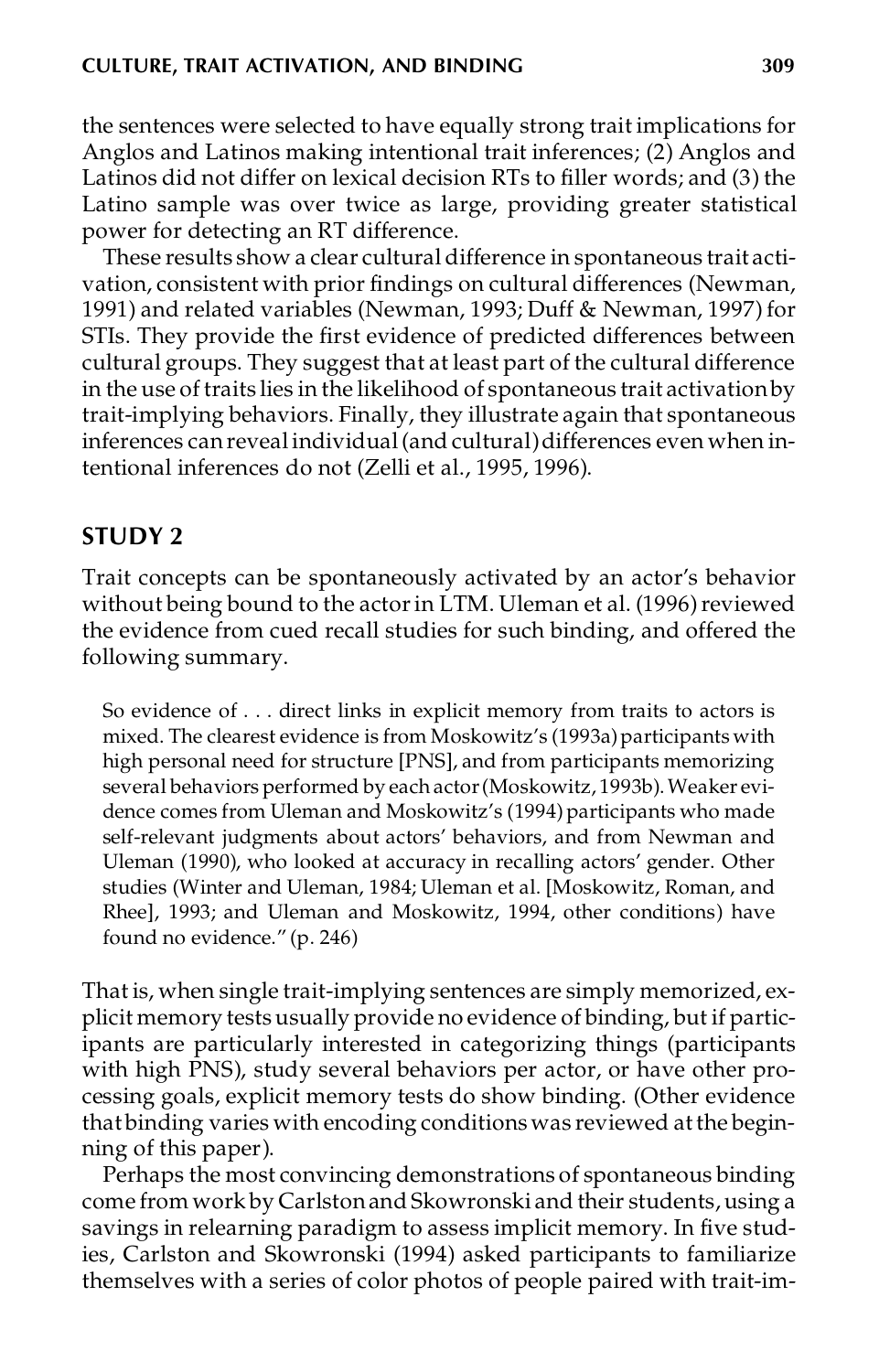plying behavior descriptions. Then, after an intervening task designed to confuse participants and impose a time delay, they were asked to learn pairs of photos and traits. Photo-trait pairs congruent with the previous photo-behavior pairings were learned more easily, thus showing a savings effect. This savings effect persisted over delays up to 7 days (Study 3) and was not mediated by recall of the behaviors (Studies 2-4). The effect was also just as large as when participants intentionally formed impressions of the people paired with behaviors. This savings effect could only occur if the trait inference is bound to the actor (photo); otherwise there would be no savings in subsequent learning.

Skowronski et al. (1998) found similar effects after a 2-day delay using trait ratings of photos rather than savings as their dependent variable (Studies 2-4). This is particularly interesting because Carlston, Skowronski, and Sparks (1995, Study 5) found that participants' trait descriptions of the photos rarely matched the traits implied by the behaviors 2 days after they saw the photo-behavior pairs, suggesting again implicit memory.

We decided to adapt these materials and procedures for our purpose of seeing whether cultural differences exist in binding. For this study, we simplified Carlston and Skowronski's procedure considerably by omitting the confusion task and the multi-day delay. This simplification leaves our expected results open to an alternative explanation, namely that participants explicitly recalled the behaviors paired with each photo. That is, without confusion and delay, mere familiarization with photo-behavior pairs may affect subsequent trait ratings of the photos because (a)STIs occur at encoding and implicit memory of them affects ratings, or (b) behaviors are linked with photos in LTM and are then recalled and used to make trait ratings, or  $(c)$  both. Of course both processes require LTM binding between the photos and the behaviors or their trait implications, so cultural differences in ratings would implicate binding even though this study alone cannot tell us precisely what is bound to the actor photos in LTM.

In addition to behavior descriptions from Carlston and Skowronski (1994), we also used some behaviors from Uleman et al. (1996). These stimulus sets differ in two major ways. First, the Carlston and Skowronski stimuli are in the first person while Uleman et. al.'s are in the third person, so all Uleman stimuli were changed to the first person for this study. Second, each Carlston and Skowronski behavior description contains multiple behaviors; several behaviors imply each trait (see Table 1). Such long stimuli would not work well in the lexical decision task of Study 1 because the time between the initial trait inference and the lexical decision probe would vary greatly; the relationship between stimuli and probes might be too obvious to participants; and individual differences in reading times would be magnified.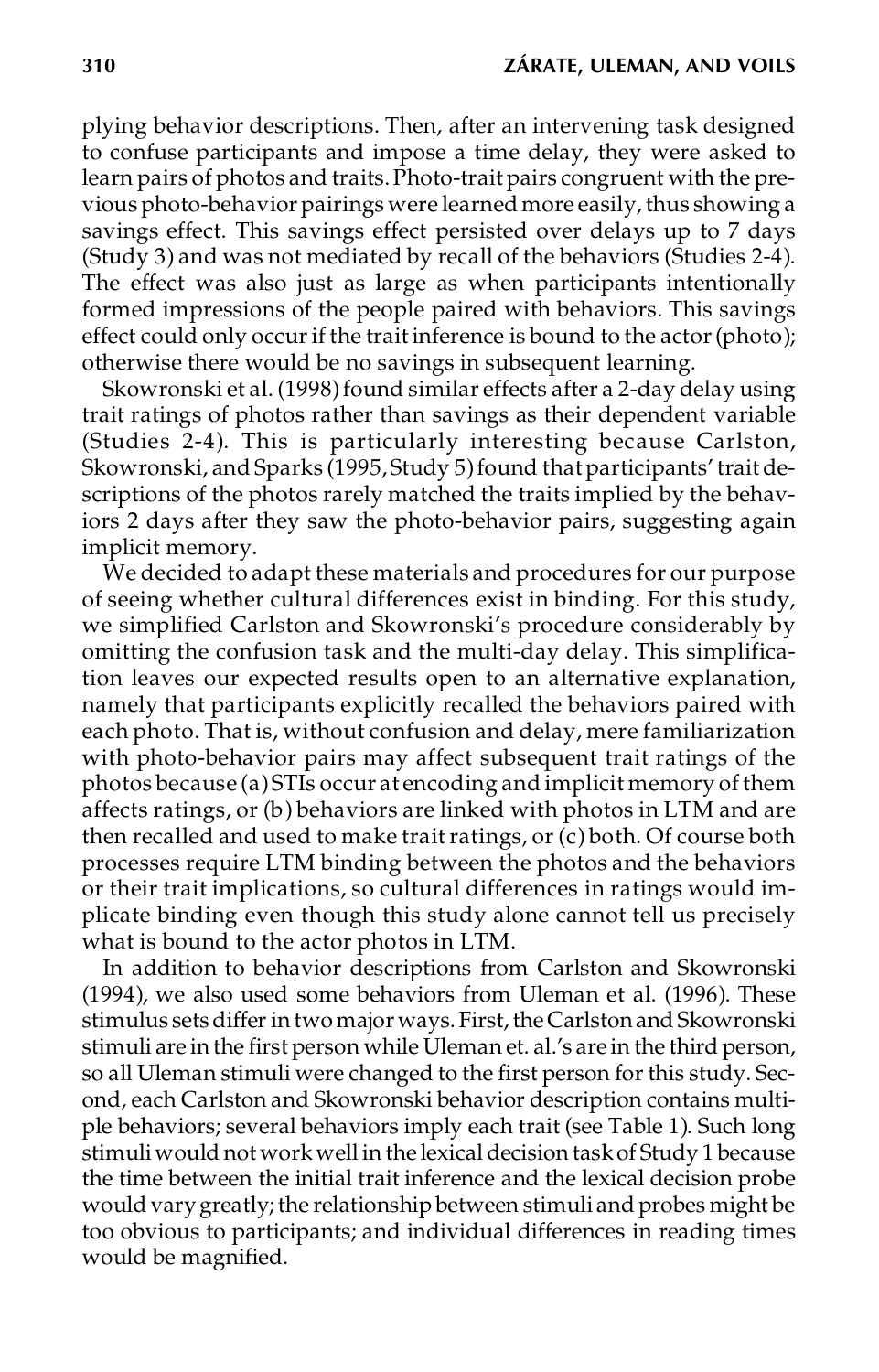But there may be interesting differences between these stimulus sets when the issue is encoding into LTM, as in Study 2. First, the multi-sentence stimuli may imply traits more strongly because of the multiple trait-implying behaviors. Second, the multi-sentence stimuli may prompt spontaneous trait inferences more forcefully simply because they are longer, and therefore call more strongly for topical mental summaries (e.g., traits) in the course of text comprehension (e.g., Kintsch, 1988). Both of these considerations suggest that overall effects may be stronger with the multi-sentence stimuli. On the other hand, because these stimuli are longer, they also containmore contextual or situational information. Thus, if Latinos are more likely to use situational information, or to spontaneously summarize and encode situations in non-trait terms, they may show weaker effects than Anglos with the multi-sentence stimuli.

Finally, we decided to use traitratings of the photos (as in Skowronski et al., 1998, Studies 2-4), rather than savings in relearning, as the dependent variable. Trait ratings provide an easier and a more ecologically interesting variable. We also included both familiarization and impression formation encoding conditions. All prior work by Carlston and Skowronski has shown no differences between familiarization and impression formation instructions in either savings or trait ratings when only one target is present, so we expected no effects forinstructions.But this remarkable null result seemed worth exploring under conditions where ethnic differences might emerge.

In summary, we hypothesized (a) that multi-sentence stimuli would have a larger overall effect than single-sentence stimuli; (b) that Latinos' trait ratings would be affected less than Anglos' ratings by LTM effects of prior exposure to photo-behavior pairings; (c) that this cultural difference would be greater for multi-sentence than single-sentence stimuli; and (d) that encoding instructions would have no effect.

#### METHOD

*Overview.* The study consisted of three phases modeled after Carlston and colleagues (Carlston & Skowronski, 1994; Carlston et al., 1995) and Skowronski et al. (1998). First, participants examined 22 photo-behavior pairings, either to form an impression of each of the 22 persons in the photos or to familiarize themselves with the materials. Then they performed a brief distracter task to clear short-term memory. Finally, they rated each of the 22 persons, along with a group of 22 new persons never seen before, on 3 traits.These traits differed for each person (photo), and for old photos they included the traitimplied by the behavior previously paired with it.We were interested in whether the initial photo-behavior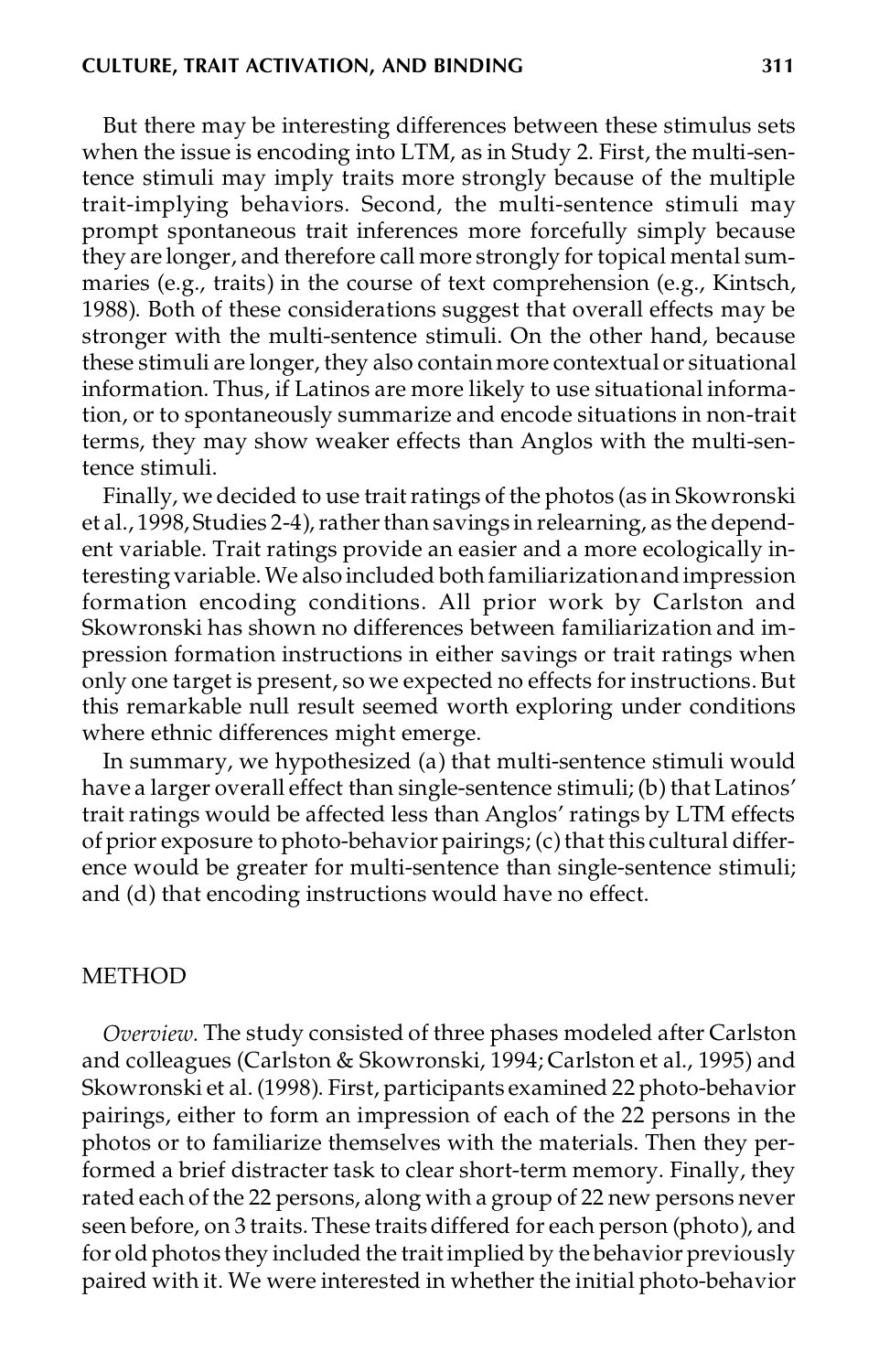pairings would differentially affect ratings by Latinos and Anglos, particularly under the familiarization instructions where trait inferences are spontaneous.

*Participants.* One hundred forty-three undergraduates enrolled in introductorypsychology atUTEP participatedin an experiment for partial course credit: 121 Latino, 20 Euro-American, and 2 African American participants. As in Study 1, preliminary analyses supported pooling these into two groups: Latinos, and Anglos (plus others). As in Study 1, we over-sampled Latinos because they were more available, and we expected the effects to be weaker among them.

*Materials.* Two sets of 22 photos (sets A and B) of young adults were developed, each with approximately equal numbers of men and women, Latinos and Anglos. The photos in each set were then paired with 22 pretested behaviors. These included 6 multi-sentence behaviors from Carlston and Skowronski (1994), 6 single-sentence behaviors from Uleman et al. (1996), and 10 filler behaviors. Genders of photos and behavior pronouns matched. Each photo was mounted on an  $8.5'' \times 11''$ page, with a behavior description above it.

Although the multi- and single-sentence behaviors were matched on the likelihood of Latinos and Anglos describing them in terms of internal traits and external contexts (see pretest above), they were quite different. Single-sentence stimuli were 9 to 11 words long; multi-sentence stimuli varied from 2 to 4 sentences, and were 29 to 48 words long. Single-sentence stimuli had 1 to 3 verbs; multi-sentence stimuli had 4 to 9 verbs. Both stimulus sets included behaviors implying "clumsy," so comparing them illustrates these differences well; for example, from Uleman et al. (1996): "He stepped on his girlfriend's feet during the two-step." From Carlston and Skowronski (1994): "Yesterday in dance class I stubbed my toe on the piano. I bumped into the girl next to me and we both fell over. Later during class, we were turning circles and I went right into the mirrors in the front of the classroom."

*Procedure.* Participants were organized in groups of 1 to 6, and randomly assigned to instruction ("form an impression" or "familiarize yourself with the materials") and photo set  $(A \text{ or } B)$  conditions. In phase 1, participants viewed 22 photo-behavior pairs, each presented for 20 seconds by a female experimenter. Then they spent 5 minutes on a filler task, listing as many of the fifty states and their capitals as they could, to clear behaviors from short-term memory. Finally, participants were presented with all 44 photos (sets A and B) in a random order. Each photo was accompanied by three traits, including the trait implied by the behavior presented in phase 1 and two unrelated filler traits. The order within each triad of traits was counterbalanced so that the target trait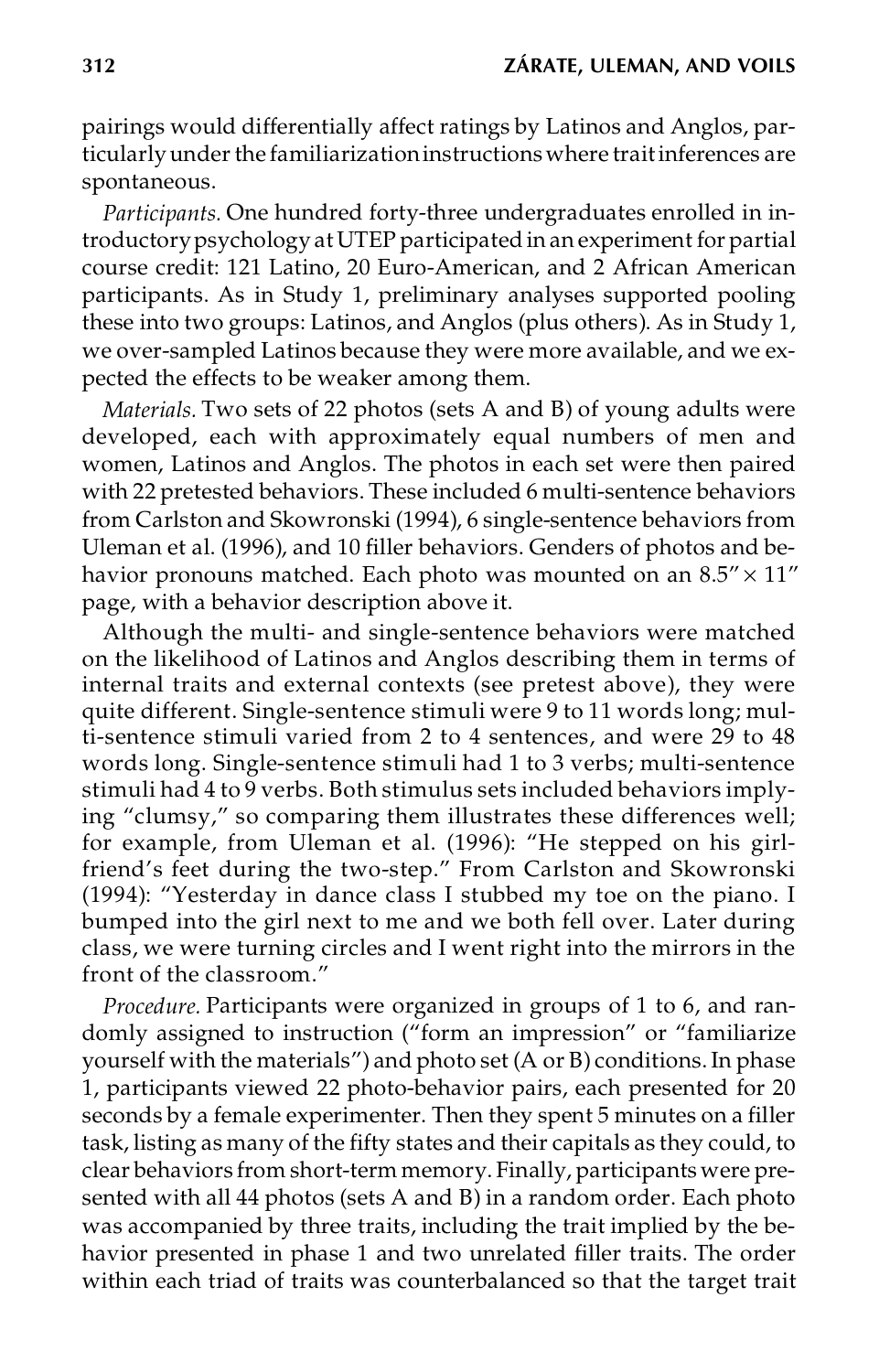was the first trait one-third of the time and last one-third of the time. Since both photo sets were shown in the final phase, each set of three traits appeared twice in the booklets. Participants rated all 44 photos on three traits, using a 7-point scale ranging from 1 (*not at all*) to 7 (*extremely*). Pairings of photos with traits-to-be-rated were the same for all participants.Participantswere then thanked, debriefed, and dismissed.

*Design.* This procedure produced a 2 (Ethnicity, Latino or Anglo)  $\times$  2 (Instruction, impression or familiarize) $\times$  2 (photo Training Set, A or B) $\times$ 2 (photo Target Set, old or new in terms of the training set)  $\times$  2 (trait Source: Carlston or Uleman) mixed design, with repeated measures on the last two factors. In addition to averaging the six focal trait ratings to produce each of the four measures for the  $2 \times 2$  within-subjects design, we also averaged the 12 filler trait ratings for each combination of within-subject factors.

### RESULTS

*Preliminary Analyses.* Mean ratings of filler traits were analyzed in a 2 (Ethnicity) $\times$ 2 (Instruction) $\times$ 2 (Training Set) $\times$ 2 (Target Set) $\times$ 2 (Source) design, with the last two factors within-subjects. We expected no effects, but wanted to check for the ethnic differences in response styles that sometimes occur in cross-cultural research (e.g., Hui and Triandis, 1989) and to be sure that neither photo set elicited more extreme ratings in general.

The ANOVA revealed no main effect for ethnicity, *F*(1,135)< 1.0, *p* > .60, but two interactions with it.<sup>4</sup> An Ethnicity  $\times$  Source interaction,  $F(1,135)$  = 4.31,  $p < .040$ , occurred because the difference between Uleman and Carlston fillers was larger for Latinos (4.13-3.90) than for Anglos (3.98-3.93). There was also an uninterpretable 4-way interaction, *F*(1,135) = 5.64, *p* < .019, involving every factor except Instruction. In order to control for these effects, mean filler ratings were subtracted from the corresponding mean target trait ratings. These difference scores were then used in subsequent analyses, run in parallel with analyses of the focal implied traits. These two sets of analyses produced essentially the same result, so for simplicity's only the analyses of focal traits are presented.

4. There were three other effects that did not involve ethnicity. There was a main effect for Source,  $F(1,135) = 10.42$ ,  $p < .002$ , with Uleman fillers rated higher ( $M = 4.06$ ) than Carlston fillers ( $M = 3.92$ ). There was a Training Set  $\times$  Target Set interaction,  $F(1,135) =$ 11.21,  $p < .001$ , with fillers for B photos rated higher ( $M = 4.07$ ) than A photos ( $M = 3.91$ ). Finally, there was an uninterpretable 4-way interaction involving every factor except ethnicity, *F*(1,135) = 4.86, *p* < .029.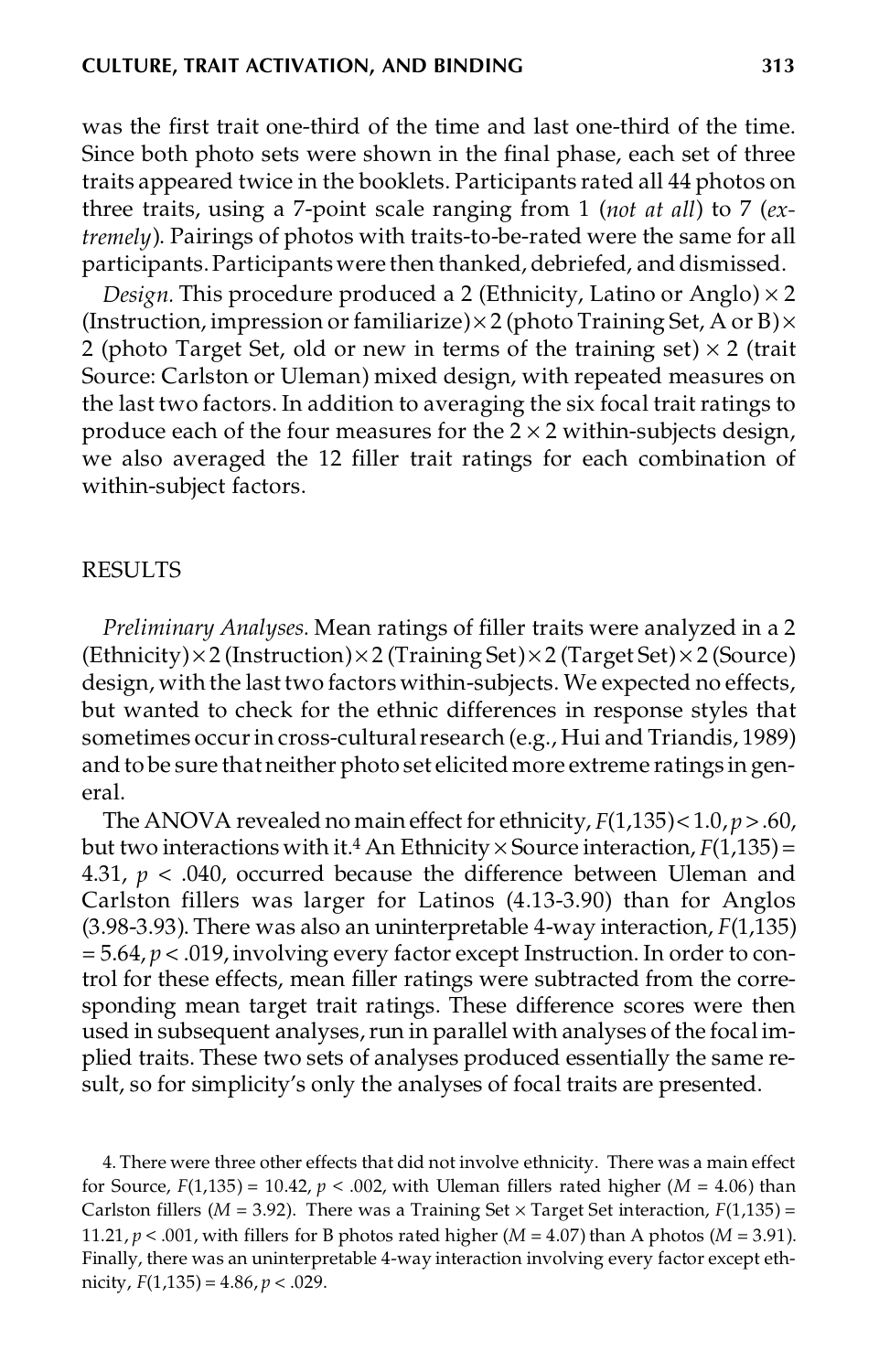

FIGURE 2. Mean trait ratings of old (previously paired with trait-implying behaviors) and new (control) photos, for multi- and single-sentence trait-implying stimuli; Study 2.

*Main analyses.* The mean focal trait ratings were analyzed in a  $2 \times 2 \times 2$  $\times$  2  $\times$  2 (Ethnicity  $\times$  Instruction  $\times$  Training Set  $\times$  Target Set  $\times$  Source) mixed ANOVA, with the last two factors within-subjects. There were three main effects. As predicted from prior research, there was a main effect for Target Set,  $F(1,135) = 99.10, p < .001$ . When the target set was old (i.e., when participants rated photos they had seen before, paired with trait-implying behaviors), ratings were higher  $(M = 5.40)$  than when they were new  $(M = 4.25)$ <sup>5</sup> Also as predicted, ratings of traits from multi-sentence stimuli were higher  $(M = 4.98)$  than those from single-sentence stimuli ( $M = 4.67$ ),  $F(1,135) = 14.68$ ,  $p < .001$ . Uninterestingly, ratings by those trained on photo set A were higher  $(M = 5.04)$  than those trained on B (*M* = 4.62), *F*(1,135) = 7.94, *p* < .006.Instruction had no effects, just as in prior research with this paradigm.

Most important was a 3-way Ethnicity  $\times$  Target Set  $\times$  Source interaction,  $F(1,135) = 11.01$ ,  $p < .001$ , qualified by a 4-way interaction with Training Set,  $F(1,135) = 4.55$ ,  $p < 0.035$ . In order to understand this better, we conducted separate Ethnicity  $\times$  Instruction  $\times$  Training Set  $\times$  Target Set ANOVAs for each stimulus source. Both Carlston's multi-sentence and Uleman's single-sentence stimuli showed the main effects of Training

<sup>5.</sup> This was qualified by a 2-way interaction with source,  $F(1,135) = 41.23$ ,  $p < .001$ . Traits from both sources showed the same interaction. But the difference between old and new photos was greater with Carlston's traits (5.76-4.20) than Uleman's (5.04-4.31).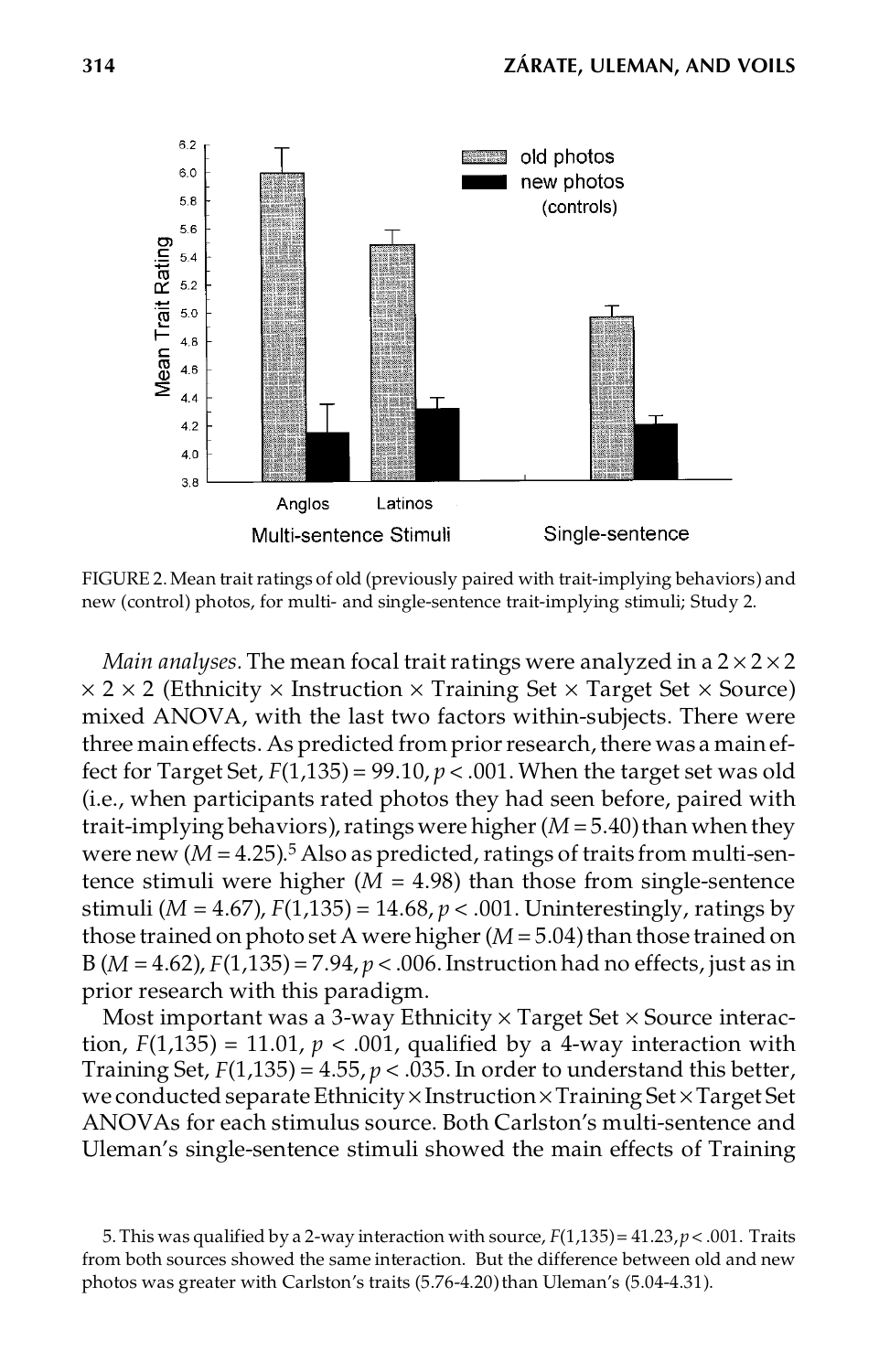Set, *F* (1,135) > 4.80, *p* < .030, and of Target Set, *F* (1,135) > 35.45, *p* < .001, seen above. But these were the only effects for the single-sentence stimuli. None of the interactions with ethnicity approached significance, *p*s > .20.The unqualified effect ofTarget Set is shown on the right in Figure 2.

The multi-sentence stimuli, on the other hand, showed an Ethnicity  $\times$ Target Set interaction,  $F(1,135) = 6.86$ ,  $p < .010$ . The difference between ratings of old and new photos was less for Latinos  $(M = 1.16)$  than for Anglos ( $M = 1.84$ ),  $t(141) = 2.44$ ,  $p < .036$ . This interaction with Target Set is shown on the left in Figure 2. None of the other interactions with Ethnicity approached significance, *p*s > .14.

#### DISCUSSION

Our central question was whether Latinos and Anglos differ in spontaneously binding trait and/or behavioral information to actors in LTM, thereby affecting subsequent traitratings of them. The results provide a qualified "Yes." The predicted cultural difference occurred, but only with multi-sentence stimuli. Both multi- and single-sentence stimuli showed an effect of prior information on trait ratings, producing higher ratings of old photos, but the difference between ratings of old and new photos was larger for Anglos than Latinos only with multi-sentence stimuli (see Figure 2).

The explanation of this cultural difference is not clear from this initial study. One possibility is that the multi-sentence stimuli are less likely to spontaneously activate trait implications among Latinos than Anglos, perhaps because they contain more situational information. This seems unlikely to us, given that (a) there were no cultural differences in intentional inferences in the pretest; (b) the single-sentence stimuli, which did show cultural differences in immediate trait activation in Study 1, showed no cultural differences in this study; and (c) trait ratings were higher for multi-sentence stimuli among both Anglos and Latinos. That is, if a cultural difference in trait activation were at issue, then this difference should have occurred for the single-sentence stimuli as well.

The other possibility is that implied traits, the behaviors on which they are based, or both, were less likely to bind with the actorsamongLatinos. Additional research is needed to examine this, but the present results strongly suggest cultural differences in binding when the traitimplying information is complex.

The failure to find a cultural difference with the single-sentence stimuli is unexpected, especially given the cultural difference in immediate activation shown in Study 1. There were several differences between these studies. One is encoding instructions. Participants in Study 1 were under memory instructions, while those in Study 2 were under either familiarization or impression formation instructions. However, it seems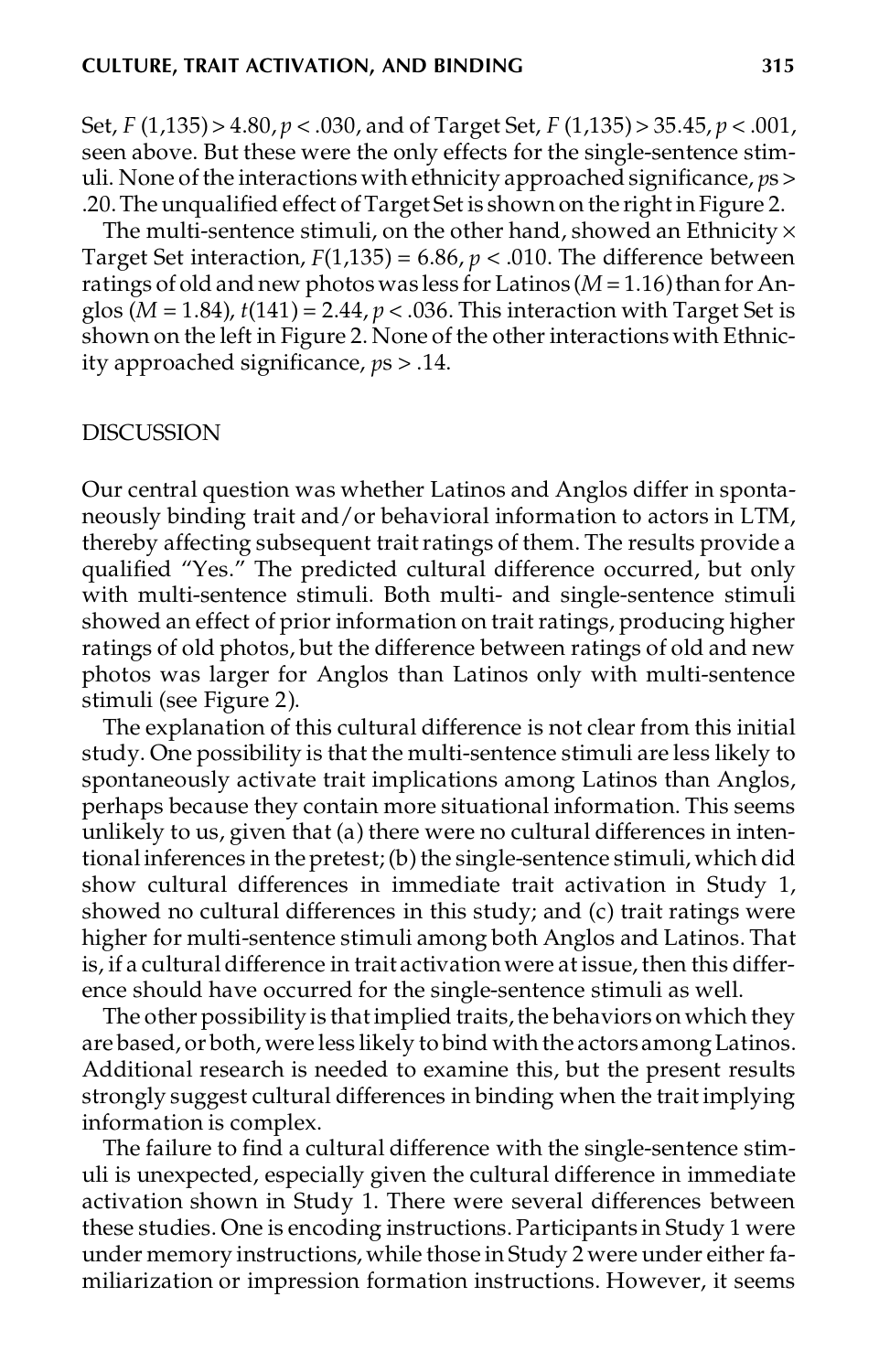unlikely that instructions account for the difference because instructions made no difference within Study 2 witheither stimulus set, and Carlston and Skowronski (1994, Study 4) found no difference in savings among memory, familiarization, and impression formation instructions.

Another difference is that participants in Study 2 had much longer exposure to the trait-implying behaviors than in Study 1: 20 s rather than 3.6 s. Longer exposure was necessary to provide enough time for reading the multi-sentence stimuli, but it also meant that participants had over five times as long to read and think about the single-sentence stimuli as they did in Study 1. This may have given Latinos enough time with each single-sentence stimulus to overcome cultural differences in initial trait activation levels, and also to bind trait implications and/or behaviors to actors. Under most conditions for text comprehension or observing others' behaviors, such long exposure times would be unusual, so cultural differences with even simple stimuli might well occur.

The finding that binding was greater for multi-sentence than single-sentence stimuli, overall, indicates that multiple behaviors by the same actor have greater spontaneous inference effects than single behaviors. Moskowitz (1993b) had already shown this with a very different procedure, in which behaviors by the same actor were not presented together. Our multi-sentence behaviors were blocked (grouped) by actor, which should further strengthen binding.<sup>6</sup>

# **GENERAL DISCUSSION**

These two studies showed cultural differences in spontaneous trait inferences with stimuli equated for cultural differences in intentional inferences. In both studies, when differences occurred they were smaller for Latinos than Anglos in spite of the facts that (a) stimulus materials implied traits as strongly to Latinos as Anglos when they made intentional inferences in our pretest; and (b) both studies included overtwice as many Latino as Anglo participants, giving us more statistical power to detect effects among Latinos.In addition, these two studies seemed to implicate cultural differences at two distinct stages of STIs: activation in Study 1, and binding and judgment in Study 2.

6. As behavior descriptions increase in length and concern the same actor, one might wonder whether the inferences necessary for text comprehension and periodic mental summaries (e.g., Kintsch, 1988) are truly "spontaneous." That is, comprehending more than a few clauses requires extracting summary inferences and gists and storing them in LTM. If traits provide natural gist summaries, then longer texts should prompt more trait inferences even in the absence of explicit impression formation goals. Such inferences would still be spontaneous, but nevertheless entailed by a comprehension goal.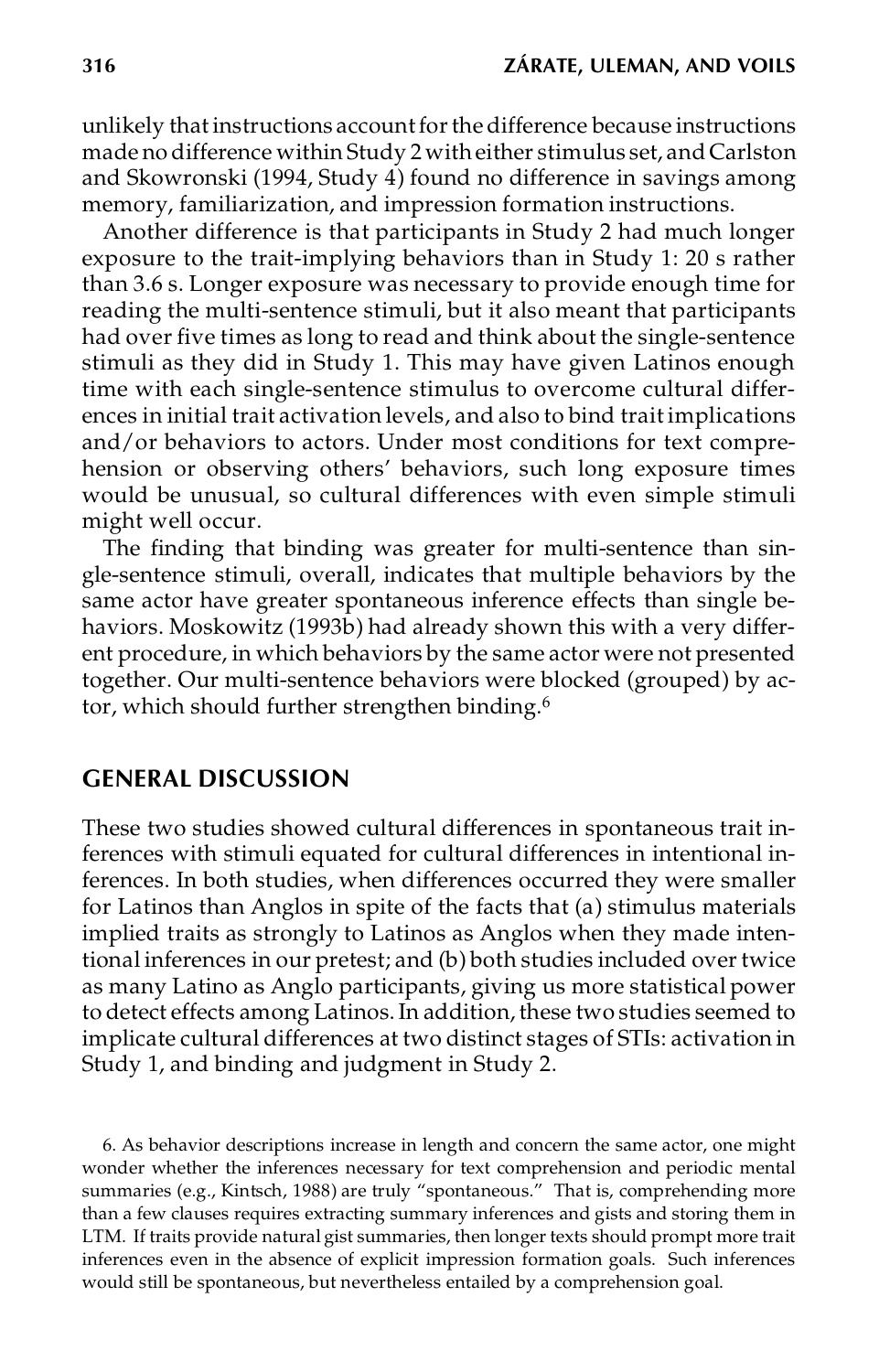Study 1 used lexical decisions with single-sentence stimuli and showed trait activation among Anglos but not Latinos (see Figure 1). Study 2 used Skowronski et al.'s (1998) familiarization and trait-rating procedure with multi-sentence stimuli and showed larger effects of prior exposure to actor-behavior pairs on subsequent ratings of photos among Anglos than among Latinos. Unexpectedly, no such difference occurred with single-sentence stimuli in Study 2 (see Figure 2).

# SPONTANEOUS INFERENCES AS INDICATORS OF CULTURAL COGNITIVE PRACTICE

Spontaneous inference processes are best understood as relatively automatic, highly practiced cognitive procedures (Smith, 1994) that produce trait(and other)inferences whenever they encounter information that led to trait inferences in the past. The more common and highly practiced the inference procedure, the more likely it is to occur spontaneously. Because spontaneous inferences occur without intentions, and usually without awareness, their occurrence need not depend on conscious beliefs, goals, or ideologies; and once they occur, they need not be shaped by such conscious concerns. Thus, their nature and strength can provide an indicator of cultural cognitive practices—the kinds of things that people actually think and talk about in their cultural communities.

These cultural cognitive practices may differ from what people believe they should think or talk about, and/or what they are able to think or talk about when requested or required. Just as behavioral norms, proscriptions, and competencies can differ from behavioral practices, so too can cognitive norms and competencies differ from cognitive practices.

In these studies, social norms were irrelevant because none of the behaviors implicated strong values or norms. Cognitive capabilities were equated by our pretest, which showed that Latinos and Anglos were equally able to intentionally infer the same traits from our behaviors. Nevertheless, cultural differences in spontaneous inference processes emerged. This suggests that Anglos have a stronger cultural practice of thinking and talking about traits, and using them to describe and explain actors, than Latinos do.

These results also suggest that cognitive beliefs, abilities, and practices should be distinguished more carefully in future cultural research. Differences in spontaneous cognitions can occur where differences in intentional inferences do not (see also Zelli et al., 1995, 1996), and presumably intentional differences can occur where spontaneous ones do not. We see no reason to identify one or the other as more central to any definition of "culture," but do see good reason to distinguish between them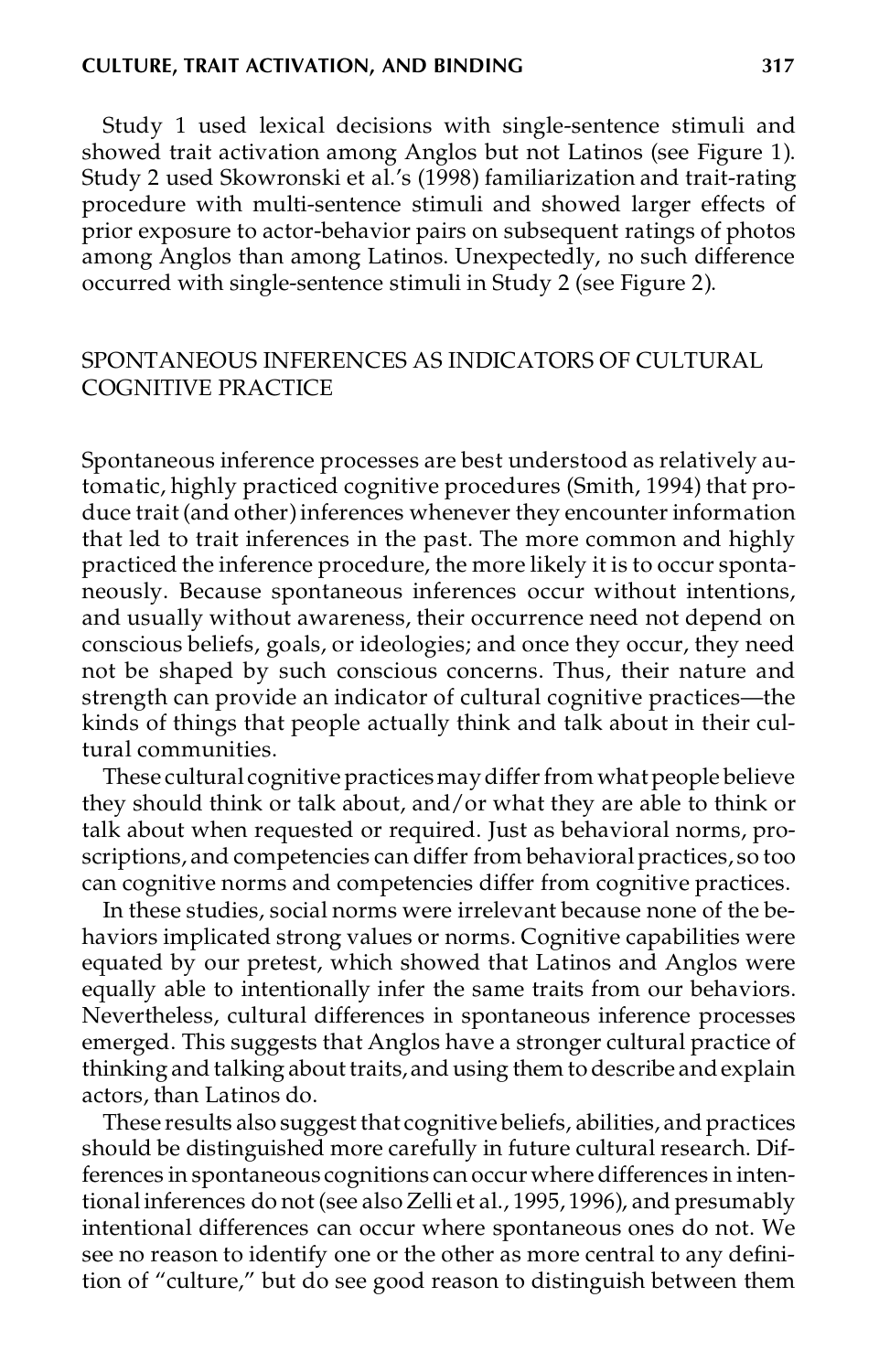and include both (along with other elements of culture such as artifacts, social institutions, behavioral practices, etc.).

The present studies demonstrate cultural differences in spontaneous "dispositionism." These studies did not examine situational inferences, so cultural differences in spontaneous "situationism" went unmeasured and cannot be compared with dispositionism. That remains for future research. But the results of these two studies provide clear evidence (in addition to that cited in the paper) that it is premature to conclude there are few cultural differences in trait use.

# ACTIVATION AND BINDING AS STAGES IN INFERENCES ABOUT OTHERS

These studies provide further evidence that spontaneous trait activation is distinct from spontaneous binding and judgment. They add to the assimilation-contrast evidence obtained by Stapel et al. (1996), and to the spontaneous trait transference evidence by Skowronski et al. (1998) and Mae et al. (1999). In addition, they show that culture can affect each stage under particular conditions. The emergence of cultural differences in binding and judgment seems to depend on stimulus complexity (e.g., single or multiple behaviors) and processing conditions (e.g., available time).

### DIRECTIONS FOR FUTURE RESEARCH

These studies raise almost as many questions as they answer. One concerns the relative importance in Study 2 of storing implied traits with actors in LTM, versus storing behaviors from which traits can be judged. It is likely that both occurred, but it would be interesting to see whether the effect still occurs withan intervening confusion task and/or a timedelay designed to eliminate behavior recall. Was the cultural difference in Study 2 primarily due to binding implied traits to actors, or due to binding behaviors that could be explicitly recalled and then used in trait judgments?

Another question concerns the relative impact of culture on dispositional versus situational (or contextual) causes in spontaneous inferences. The two present studies focused only on dispositional inferences. But spontaneous situation inferences do occur (Duff & Newman, 1997;Lupfer, Clark,& Hutcherson, 1990;Newman, 1993). Future research should examine culture's impact on both types of inference, using paradigms that are sensitive to the stages of spontaneous social inferences.

A more complex set of questions concerns the effects of conducting these studies in English rather than Spanish, with many Latino partici-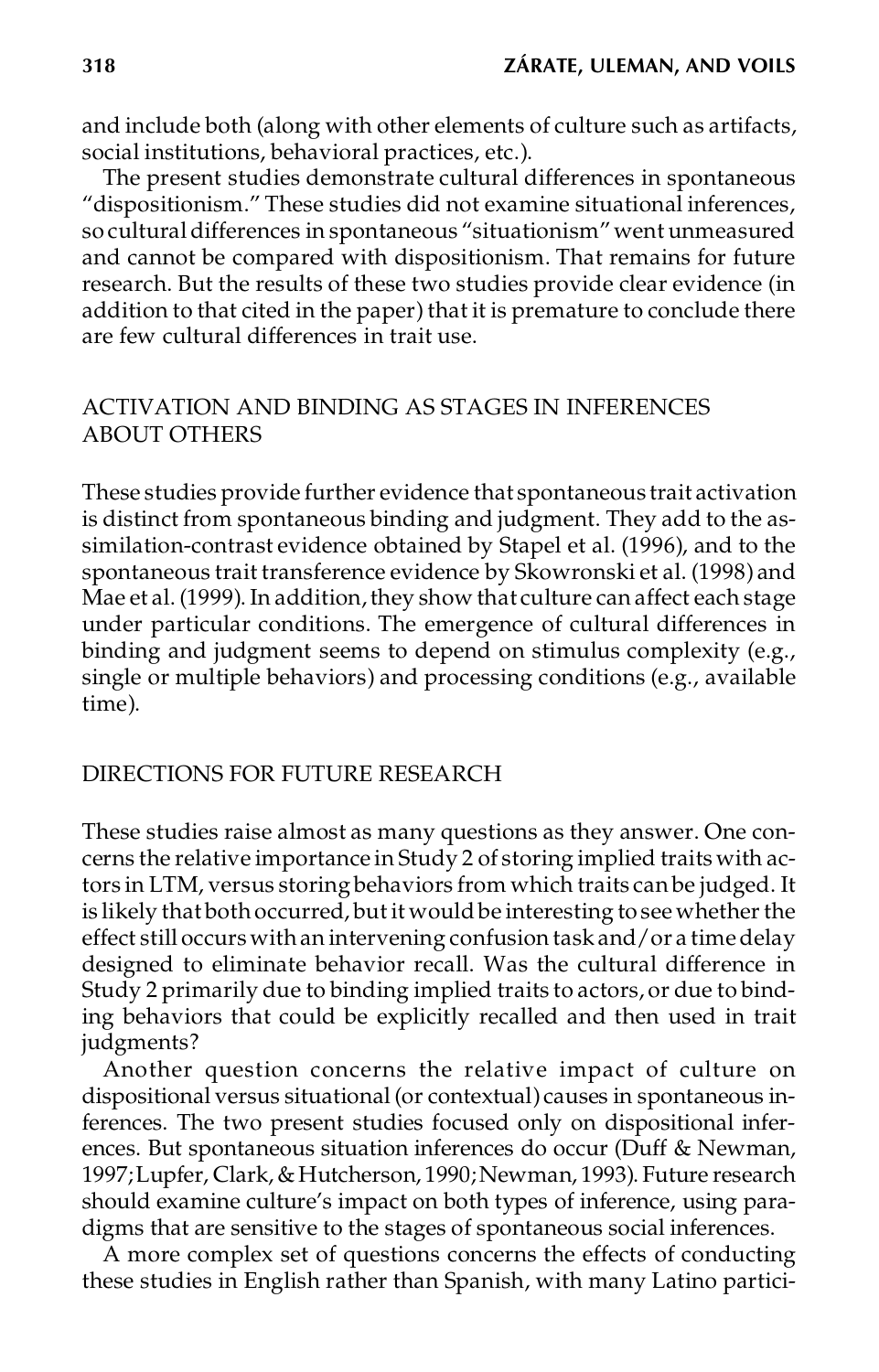pants who are bilingual. We sought to minimize the effects of language (rather than culture, to the extent these are separable), and the attendant difficulties of establishing translation equivalences, by using university students at the same university who presumably have equivalent levels of English fluency (as evidenced by comparable RTs for filler words in Study 1)and who use English frequently every day. However, one could argue that conducting the studies in English "primes" Anglo culture, in the same ways that a picture of the Statue of Liberty primes Anglo culture, or The Great Wall of China primes Chinese culture (Hong, Morris, Chiu, & Benet-Martinez, 2000). Priming our Latino participants with Anglo culture by using English may have led them to respond more like Anglos, reducing differences between ethnic groups. Thus our studies may underestimate ethnic differences in STIs.

On the other hand, the Latino participants' failure to show as much activation (Study 1) or binding (Study  $2$  with multi-sentence stimuli) might be an artifact of forcing some of them to use their nonpreferred language. Several recent studies argue against this possibility. Studies of semantic priming among bilinguals seem to show that when priming and target languages differ, priming occurs as strongly between languages as within, even under speeded conditions, as long as the target language is predictable (Hernandez, Bates, & Avila, 1996). In the present studies, the target language was predictably English, so even if some Latino participants were "thinking in Spanish," basic linguistic processes such as semantic priming would have been unaffected.

More cautionary evidence comes from recent work on differences between skilled and less skilled readers (Long, Oppy, & Seely, 1994), distinguished on the basis of verbal SAT scores (top and bottom thirds of their sample, *M*s = 570 and 395). Lexical decision RTs showed that although both types of reader were equally fast at disambiguating homographs, only skilled readers generated topic-related words in the course of reading. If one assumes that our Latino participants are much less skilled English readers than our Anglo participants, and if one assumes that topic-word inferences involve most of the same processes as STIs, then these results offer some support for interpreting our results as artifacts of ethnic differences in English reading skills. We have doubts about both assumptions (but no data). Clearly future research should control for language history and use, and assess reading skill.

One method for avoiding many of these issues in future research would be to compare trait inferences with other inference types that are not expected to differ across cultures (e.g., McKoon and Ratcliff's (1986) predicting inferences). Although extensive pilot testing would be necessary to develop culturally neutral control materials, the benefits would be considerable.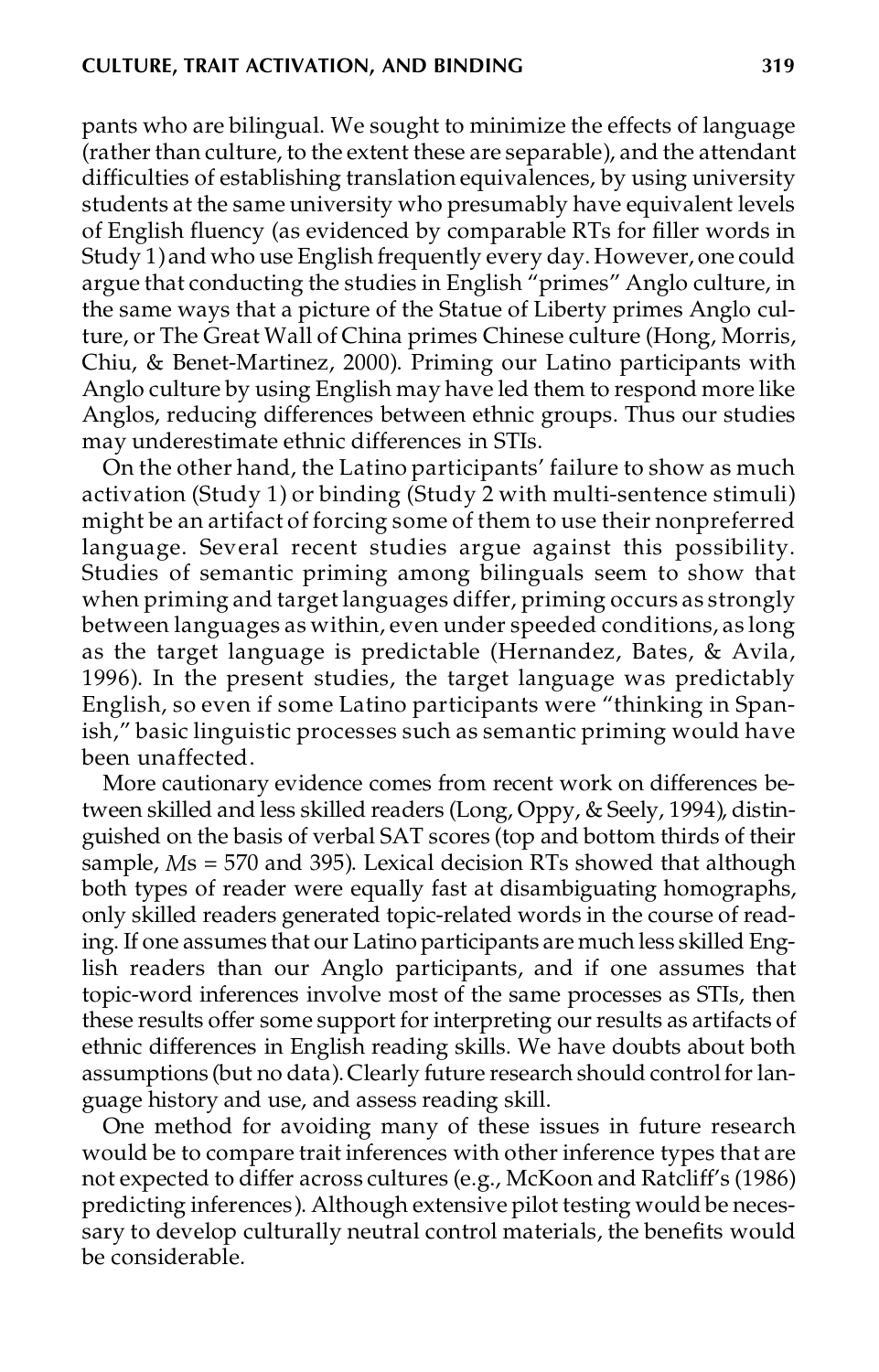# **REFERENCES**

- Bassili, J. N. (1989). Traits as action categories versus traits as person attributes in social cognition. In J. N. Bassili (Ed.), *On-line cognition in person perception* (pp. 61-89). Hillsdale, NJ: Erlbaum.
- Carlston, D. E., & Skowronski, J. J. (1994). Savings in the relearning of trait information as evidence for spontaneous inference generation. *Journal of [Personality](http://leporello.ingentaselect.com/nw=1/rpsv/cgi-bin/linker?ext=a&reqidx=/0022-3514^28^2966L.840[aid=137150]) and Social Psychology*, *66*[, 840-856.](http://leporello.ingentaselect.com/nw=1/rpsv/cgi-bin/linker?ext=a&reqidx=/0022-3514^28^2966L.840[aid=137150])
- Carlston,D. E., Skowronski,J. J., & Sparks,C.(1995).Savings in relearning II:On the formation of behavior-based trait associations and inferences. *Journal of [Personality](http://leporello.ingentaselect.com/nw=1/rpsv/cgi-bin/linker?ext=a&reqidx=/0022-3514^28^2969L.420[aid=1539544]) and So[cial Psychology](http://leporello.ingentaselect.com/nw=1/rpsv/cgi-bin/linker?ext=a&reqidx=/0022-3514^28^2969L.420[aid=1539544])*, *69*, 420-436.
- Chiu, C-Y., Morris, M. W., Hong, Y-Y., & Menon, T. (2000). Motivated cultural cognition: The impact of implicit cultural theories on dispositional attribution varies as a function of need for closure. *[Journal of Personality and Social Psychology](http://leporello.ingentaselect.com/nw=1/rpsv/cgi-bin/linker?ext=a&reqidx=/0022-3514^28^2978L.247[aid=1539481])*, *78*, 247-259.
- Choi, I., & Nisbett, R. E. (1998). Situational salience and cultural differences in the corre spondence bias and actor-observer bias. *Personality and Social [Psychology](http://leporello.ingentaselect.com/nw=1/rpsv/cgi-bin/linker?ext=a&reqidx=/0146-1672^28^2924L.949[aid=1324214]) Bulletin*, *24*[, 949-960.](http://leporello.ingentaselect.com/nw=1/rpsv/cgi-bin/linker?ext=a&reqidx=/0146-1672^28^2924L.949[aid=1324214])
- Choi, I., Nisbett, R. E., & Norenzayan, A. (1999). Causal attribution across cultures: Variation and universality. *[Psychological Bulletin](http://leporello.ingentaselect.com/nw=1/rpsv/cgi-bin/linker?ext=a&reqidx=/0033-2909^28^29125L.47[aid=1324215])*, *125*, 47-63.
- Claeys, W. (1990). On the spontaneity of behavior categorization and its implications for personality measurement. *European Journal of Social Psychology, 4*, 173-186.
- Cousins, S. D. (1989). Culture and selfhood in Japan and the US. *Journal of [Personality](http://leporello.ingentaselect.com/nw=1/rpsv/cgi-bin/linker?ext=a&reqidx=/0022-3514^28^2956L.124[aid=316475]) and [Social Psychology](http://leporello.ingentaselect.com/nw=1/rpsv/cgi-bin/linker?ext=a&reqidx=/0022-3514^28^2956L.124[aid=316475])*, *56*, 124-131.
- Duff, K. J., & Newman, L. S. (1997). Individual differences in the spontaneous construal of behavior: Idiocentrism and the automatization of the trait inference process. *Social Cognition*, *15*, 217-241.
- Eichenbaum, H., & Bunsey, M. (1995). On the binding of associations in memory: Clues from studies on the role of the hippocampal region in paired-associate learning. *Current Directions in Psychological Science*, *4*, 19-23.
- Fiske, A. P., Kitayama, S., Markus, H. R., & Nisbett, R. E. (1998).The cultural matrix of so cial psychology. In D. T. Gilbert, S. T. Fiske, & G. Lindzey (Eds.), *The handbook of social psychology: Vol. 2* (4th ed., pp. 915-981). Boston: McGraw-Hill.
- Gilbert, D. T. (1998). Ordinary personology. In D. T. Gilbert, S. T. Fiske, & G. Lindzey (Eds.), *The handbook of social psychology: Vol. 2* (4th ed., pp. 89-150). New York: McGraw Hill
- Hart, D., Lucca-Irizarry, N., & Damon, W. (1986).The development of self-understanding in Puerto Rico and the United States. *Journal of Early Adolescence*, *6*, 293-304.
- Hernandez, A. E., Bates, E. A., & Avila, L. X. (1996). Processing across the language boundary: A cross-modal priming study of Spanish-English bilinguals. *Journal of [Experi](http://leporello.ingentaselect.com/nw=1/rpsv/cgi-bin/linker?ext=a&reqidx=/0278-7393^28^2922L.846[aid=1539548])[mental Psychology: Learning, Memory and Cognition](http://leporello.ingentaselect.com/nw=1/rpsv/cgi-bin/linker?ext=a&reqidx=/0278-7393^28^2922L.846[aid=1539548])*, *22*, 846-864.
- Higgins, E. T. (1996). Knowledge activation: Accessibility, applicability, and salience. In E. T. Higgins & A. W. Kruglanski (Eds.), *Social psychology: Handbook of basic principles* (pp. 133-168). New York: Guilford.
- Hong,Y-Y., Morris, M. W., Chiu,C-Y.,& Benet-Martinez, V.(2000).Multicultural minds:A dynamic constructivist approach to culture and cognition. *American [Psychologist](http://leporello.ingentaselect.com/nw=1/rpsv/cgi-bin/linker?ext=a&reqidx=/0003-066X^28^2955L.709[aid=1539506])*, *55*[, 709-720.](http://leporello.ingentaselect.com/nw=1/rpsv/cgi-bin/linker?ext=a&reqidx=/0003-066X^28^2955L.709[aid=1539506])
- Hui, C. H., & Triandis, H. C. (1989).Effects of culture and response format on extreme re sponse style. *Journal of Cross-Cultural Psychology*, *20*, 296-309.
- Ip, G.W.M.,& Bond, M. H.(1995).Culture, values, andthe spontaneous self-concept. *Asian Journal of Psychology*, *1*, 29-35.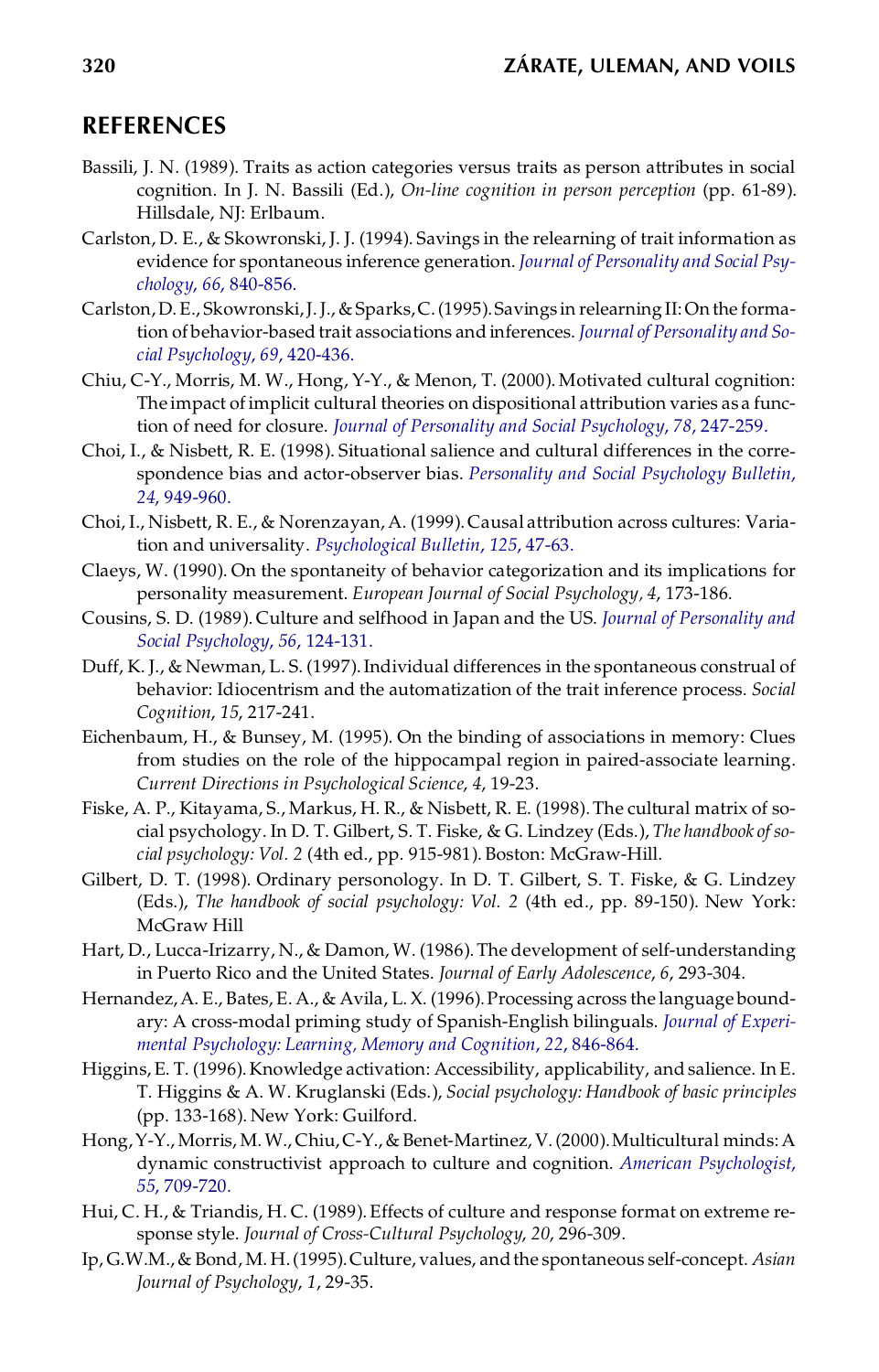- Jones, E. E., & Harris, V. A. (1967).The attribution of attitudes. *Journal of Experimental Social Psychology*, *3*, 1-24.
- Kashima, Y., Siegal, M., Tanaka,K., & Kashima, E. S. (1992).Do people believe behaviours are consistent with attitudes? Towards a cultural psychology of attribution pro cesses. *British Journal of Social Psychology, 31*, 111-124.
- Kintsch, W. (1988).The role of knowledge in discourse comprehension: A construction-integration model. *[Psychological Review](http://leporello.ingentaselect.com/nw=1/rpsv/cgi-bin/linker?ext=a&reqidx=/0033-295X^28^2995L.163[aid=18691])*, *95*, 163-182.
- Krull, D. S. (1993).Does the grist change the mill? The effect of perceiver's goal on the pro cess of social inference. *Personality and Social Psychology Bulletin*, *19*, 340-348.
- Krull, D. S., & Dill, J. C.(1996).On thinking first and responding fast: Flexibility in social inference processes. *Personality and Social Psychology Bulletin*, *22*, 949-959.
- Krull, D. S., Loy, M. H-M., Lin, J., Wang, C-F, Chen, S., & Zhao,X. (1999).The fundamental fundamental attribution error: Correspondence bias in individualist and collectivist cultures. *[Personality and Social Psychology Bulletin](http://leporello.ingentaselect.com/nw=1/rpsv/cgi-bin/linker?ext=a&reqidx=/0146-1672^28^2925L.1208[aid=1539551])*, *25*, 1208-1219.
- Lee, F., Hallahan,M., & Herzog, T. (1996).Explaining real life events: How culture and domain shape attributions. *Personality and Social Psychology Bulletin*, *22*, 732-741.
- Long, D. L., Oppy, B. J., & Seely, M. R. (1994). Individual differences in the time course of inferential processing. *Journal of Experimental Psychology: [Learning,Memory](http://leporello.ingentaselect.com/nw=1/rpsv/cgi-bin/linker?ext=a&reqidx=/0278-7393^28^2920L.1456[aid=303792]) and Cognition*, *20*[, 1456-1470.](http://leporello.ingentaselect.com/nw=1/rpsv/cgi-bin/linker?ext=a&reqidx=/0278-7393^28^2920L.1456[aid=303792])
- Lupfer, M. B., Clark, L. F., & Hutcherson, H. W. (1990). Impact of context on spontaneous trait and situational attributions. *Journal of Personality and Social [Psychology](http://leporello.ingentaselect.com/nw=1/rpsv/cgi-bin/linker?ext=a&reqidx=/0022-3514^28^2958L.239[aid=137162])*, *58*, [239-249.](http://leporello.ingentaselect.com/nw=1/rpsv/cgi-bin/linker?ext=a&reqidx=/0022-3514^28^2958L.239[aid=137162])
- Mae, L., Carlston, D. E., & Skowronski, J. J. (1999).Spontaneous trait transference to familiar communicators: Is a little knowledge a dangerous thing? *Journal of [Personality](http://leporello.ingentaselect.com/nw=1/rpsv/cgi-bin/linker?ext=a&reqidx=/0022-3514^28^2977L.233[aid=1539552]) [and Social Psychology](http://leporello.ingentaselect.com/nw=1/rpsv/cgi-bin/linker?ext=a&reqidx=/0022-3514^28^2977L.233[aid=1539552])*, *77*, 233-246.
- Marin, G., & Triandis, H. C. (1985). Allocentrism as an important characteristic of the behavior of Latin Americans and Hispanics. In R. Diaz-Guerrero (Ed.), *Cross cultural and national studies in social psychology* (pp. 85-104). Amsterdam: North Holland.
- Markus, H.R., & Kitayama, S.(1991).Culture and the self: Implications for cognition, emotion, and motivation. *[Psychological Review](http://leporello.ingentaselect.com/nw=1/rpsv/cgi-bin/linker?ext=a&reqidx=/0033-295X^28^2998L.224[aid=16274])*, *98*, 224-253.
- McKoon, G., & Ratcliff, R. (1986).Inferences about predictable events. *Journal of [Experimen](http://leporello.ingentaselect.com/nw=1/rpsv/cgi-bin/linker?ext=a&reqidx=/0278-7393^28^2915L.326[aid=303795])[tal Psychology: Learning, Memory and Cognition](http://leporello.ingentaselect.com/nw=1/rpsv/cgi-bin/linker?ext=a&reqidx=/0278-7393^28^2915L.326[aid=303795])*, *15*, 326-338.
- Menon, T., Morris, M. S., Chiu, C-Y., & Hong, Y-Y. (1999). Culture and the construal of agency: Attribution to individual versus group dispositions. *Journal of Personality and Social Psychology*, *76*, 701-717.
- Miller, J. G. (1984). Culture and the development of everyday social explanation. *[Journal](http://leporello.ingentaselect.com/nw=1/rpsv/cgi-bin/linker?ext=a&reqidx=/0022-3514^28^2946L.961[aid=316486]) of [Personality and Social Psychology](http://leporello.ingentaselect.com/nw=1/rpsv/cgi-bin/linker?ext=a&reqidx=/0022-3514^28^2946L.961[aid=316486])*, *46*, 961-978.
- Miller, J. G. (1987).Cultural influences on the development of conceptual differentiation in person description. *British Journal of Developmental Psychology*, *5*, 309-319.
- Morris, M. W., & Peng, K. (1994). Culture and cause: American and Chinese attributions for social andphysical events. *Journal of [Personality](http://leporello.ingentaselect.com/nw=1/rpsv/cgi-bin/linker?ext=a&reqidx=/0022-3514^28^2967L.949[aid=317140]) andSocial Psychology*, *67*, 949-971.
- Moskowitz,G.B. (1993a).Individual differences in social categorization:The effects of personal need for structure on spontaneous trait inferences. *Journal of [Personality](http://leporello.ingentaselect.com/nw=1/rpsv/cgi-bin/linker?ext=a&reqidx=/0022-3514^28^2965L.132[aid=16847]) and [Social Psychology](http://leporello.ingentaselect.com/nw=1/rpsv/cgi-bin/linker?ext=a&reqidx=/0022-3514^28^2965L.132[aid=16847])*, *65*, 132-142.
- Moskowitz, G. B. (1993b). Person organization with a memory set: Are spontaneous trait inferences personality characterizations or behavior labels? *European Journal of Personality*, *7*, 195-208.
- Moskowitz, G. B., & Roman, R. J. (1992). Spontaneous trait inferences as self-generated primes: Implications for conscious social judgment. *Journal of [Personality](http://leporello.ingentaselect.com/nw=1/rpsv/cgi-bin/linker?ext=a&reqidx=/0022-3514^28^2962L.728[aid=1539554]) and Social [Psychology](http://leporello.ingentaselect.com/nw=1/rpsv/cgi-bin/linker?ext=a&reqidx=/0022-3514^28^2962L.728[aid=1539554])*, *62*, 728-738.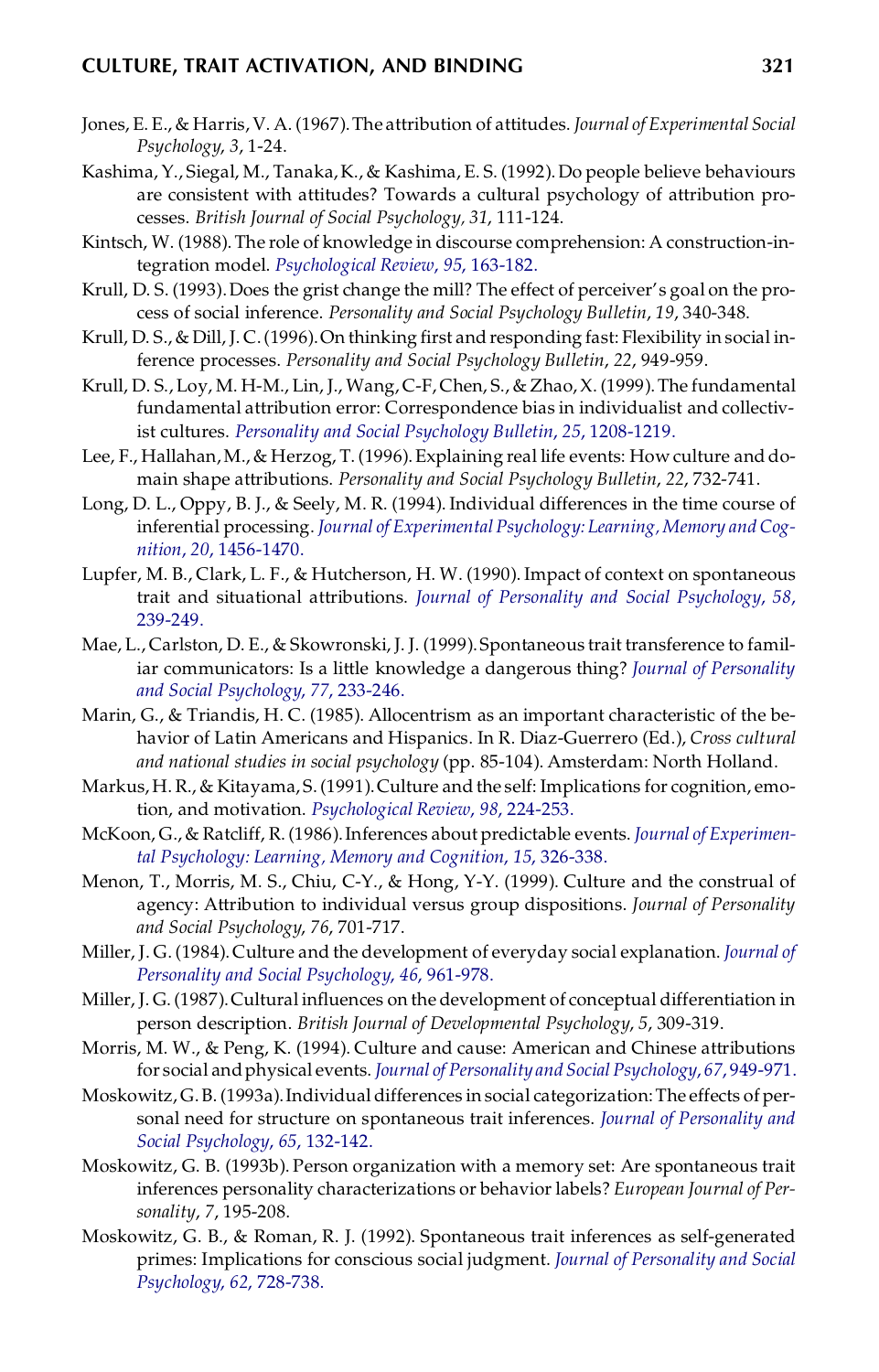- Newman, L. S.(1991).Why are traits inferred spontaneously? A developmental approach. *Social Cognition*, *9*, 221-253.
- Newman, L. S. (1993). How individualists interpret behavior: Idiocentrism and spontane ous trait inference. *Social Cognition*, *11*, 249-269.
- Newman, L. S., & Uleman, J. S. (1990). Assimilation and contrast effects in spontaneous trait inferences. *Personality and Social Psychology Bulletin*, *16*, 224-240.
- Norenzayan, A., Choi, I., & Nisbett, R. E. (1999). Eastern and Western perceptions of cau sality for social behavior: Lay theories about personalities and situations. In D. Miller & D. Prentice (Eds.), *Culture divides* (pp. 239-272). New York: Russell Sage Foundation.
- Peng, K., Nisbett, R. E., & Wong, N. Y. C. (1997). Validity problems comparing values across cultures and possible solutions. *[Psychological Methods](http://leporello.ingentaselect.com/nw=1/rpsv/cgi-bin/linker?ext=a&reqidx=/1082-989X^28^292L.329[aid=1539558])*, *2*, 329-344.
- Revonsuo, A. (1999). Binding and the phenomenal unity of consciousness. *[Consciousness](http://leporello.ingentaselect.com/nw=1/rpsv/cgi-bin/linker?ext=a&reqidx=/1053-8100^28^298L.173[aid=1539559]) [and Cognition: An International Journal,](http://leporello.ingentaselect.com/nw=1/rpsv/cgi-bin/linker?ext=a&reqidx=/1053-8100^28^298L.173[aid=1539559]) 8*, 173-185.
- Rhee, E., Uleman, J. S., Lee, H. K., & Roman,R. J. (1995).Spontaneous self-descriptions and ethnic identities in individualistic and collectivistic cultures. *Journal of [Personality](http://leporello.ingentaselect.com/nw=1/rpsv/cgi-bin/linker?ext=a&reqidx=/0022-3514^28^2969L.142[aid=838264]) [and Social Psychology](http://leporello.ingentaselect.com/nw=1/rpsv/cgi-bin/linker?ext=a&reqidx=/0022-3514^28^2969L.142[aid=838264])*, *69*, 142-152.
- Ross, L., Amabile, T. M., & Steinmetz, J. L. (1977). Social roles, social control, and biases in social-perception processes. *Journal of Personality and [SocialPsychology](http://leporello.ingentaselect.com/nw=1/rpsv/cgi-bin/linker?ext=a&reqidx=/0022-3514^28^2935L.485[aid=47421])*, *35*, 485-494.
- Shweder, R. A., & Bourne, E. J. (1984). Does the concept of the person vary cross-culturally? In R.A. Shweder & R. A. LeVine (Eds.), *Culture theory: Essays on mind,self, and emotion* (pp. 158-199). Cambridge, UK: Cambridge Univ. Press.
- Skowronski, J. J., Carlston, D. E., Mae, L., & Crawford, M. T. (1998). Spontaneous trait transference: Communicators take on the qualities they describe in others. *[Journal](http://leporello.ingentaselect.com/nw=1/rpsv/cgi-bin/linker?ext=a&reqidx=/0022-3514^28^2974L.837[aid=1539560]) of [Personality and Social Psychology](http://leporello.ingentaselect.com/nw=1/rpsv/cgi-bin/linker?ext=a&reqidx=/0022-3514^28^2974L.837[aid=1539560])*, *74*, 837-848.
- Smith, E. R. (1994). Procedural knowledge and processing strategies in social cognition. In R. S. Wyer, Jr., & T. K. Srull (Eds.), *Handbook of social cognition: Vol. 1, Basic processes* (pp. 99-152). Hillsdale, NJ: Erlbaum.
- Smith, E. R. (1998). Mental representation and memory. In D. T. Gilbert, S. T. Fiske, & G. Lindzey (Eds.), *The handbook of social psychology: Vol. 1* (4th ed., pp. 391-445). New York: McGraw Hill
- Stapel, D. A., & Koomen, W. (1996).Differential consequences of trait inferences: A direct test of the trait-reference hypothesis. *European Journal of Social Psychology*, *26*, 827-837.
- Stapel, D. A., Koomen, W., & van der Pligt, J. (1996). The referents of trait inferences: Impact of trait concepts versus actor-trait links on subsequent judgments. *[Journal](http://leporello.ingentaselect.com/nw=1/rpsv/cgi-bin/linker?ext=a&reqidx=/0022-3514^28^2970L.437[aid=137173]) of [Personality and Social Psychology](http://leporello.ingentaselect.com/nw=1/rpsv/cgi-bin/linker?ext=a&reqidx=/0022-3514^28^2970L.437[aid=137173])*, *70*, 437-450.
- Trafimow, D., Triandis, H. C., & Goto, S. G. (1991). Some tests of the distinction between the private self and the collective self. *Journal of Personality and Social [Psychology](http://leporello.ingentaselect.com/nw=1/rpsv/cgi-bin/linker?ext=a&reqidx=/0022-3514^28^2960L.649[aid=137331])*, *60*, [649-655.](http://leporello.ingentaselect.com/nw=1/rpsv/cgi-bin/linker?ext=a&reqidx=/0022-3514^28^2960L.649[aid=137331])
- Treisman, A. (1995). Modularity and attention: Is the binding problem real? In C. Bundesen, & H. Shibuya (Eds.), *Visualselective attention: Visual cognition,Vol. 2 (Nos. 2 & 3;* pp. 303-311). Mahwah, NJ: Erlbaum.
- Triandis,H.C.(1989).The self and social behaviorin differing cultural contexts. *Psychological Review*, *96*, 269-289.
- Triandis, H. C. (1995). *Individualism and collectivism*. Boulder, CO: Westview Press.
- Triandis, H. C., Bontempo, R., Villareal, M. J., Asai, M., & Lucca, N. (1988). Individualism and collectivism: Cross-cultural perspectives on self-ingroup relationships. *[Journal](http://leporello.ingentaselect.com/nw=1/rpsv/cgi-bin/linker?ext=a&reqidx=/0022-3514^28^2954L.323[aid=16278]) [of Personality and Social Psychology](http://leporello.ingentaselect.com/nw=1/rpsv/cgi-bin/linker?ext=a&reqidx=/0022-3514^28^2954L.323[aid=16278])*, *54*, 323-338.
- Uleman, J. S.(1999).Spontaneousversus intentionalinferences in impression formation.In